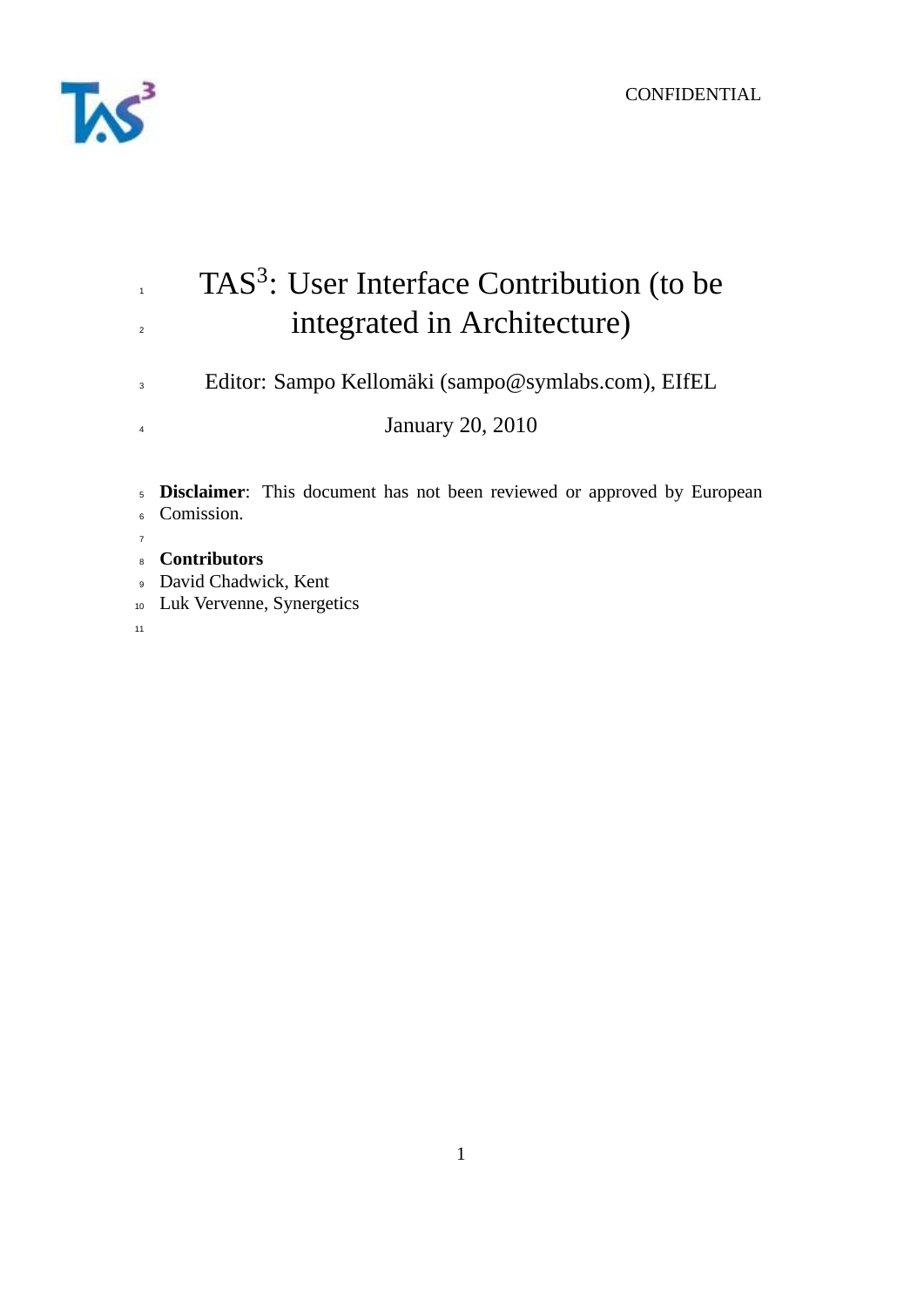## **Contents**

| 13 | $\mathbf{1}$ | <b>Intro</b> |                                                                   | 3              |
|----|--------------|--------------|-------------------------------------------------------------------|----------------|
| 14 | 2            |              | <b>Generalized Use Cases</b>                                      | 3              |
| 15 |              | 2.1          | User Uses Service (First Time in the Session) $\dots \dots \dots$ | $\overline{4}$ |
| 16 |              | 2.2          | Already-Logged-in Optimization (SSO)                              | 6              |
| 17 |              | 2.3          |                                                                   | 6              |
| 18 |              | 2.4          |                                                                   | 11             |
| 19 |              | 2.5          | User Uses Service, Identity Selector Case                         | 11             |
| 20 |              | 2.6          | User Uses Service, Local Login Case                               | 11             |
| 21 |              | 2.7          | User Uses Service, Proxy IdP Case                                 | 13             |
| 22 |              | 2.8          | Consenting to PII Release or Manipulation                         | 13             |
| 23 |              |              | Interaction on Front Channel<br>2.8.1                             | 14             |
| 24 |              |              | Interaction on side channel<br>2.8.2                              | 14             |
| 25 |              |              | Interaction via Dashboard<br>2.8.3                                | 17             |
| 26 |              | 2.9          |                                                                   | 18             |
| 27 |              |              | 2.10 Choosing among Multiple Service Providers                    | 19             |
| 28 |              |              | Simple Choice of Provider<br>2.10.1                               | 19             |
| 29 |              |              | 2.10.2 Trust and Privacy Negotiation Assisted by User Interaction | 21             |
| 30 |              |              |                                                                   | 22             |
| 31 |              |              |                                                                   | 23             |
| 32 |              |              |                                                                   | 23             |
| 33 |              |              |                                                                   | 23             |
| 34 |              |              |                                                                   | 24             |

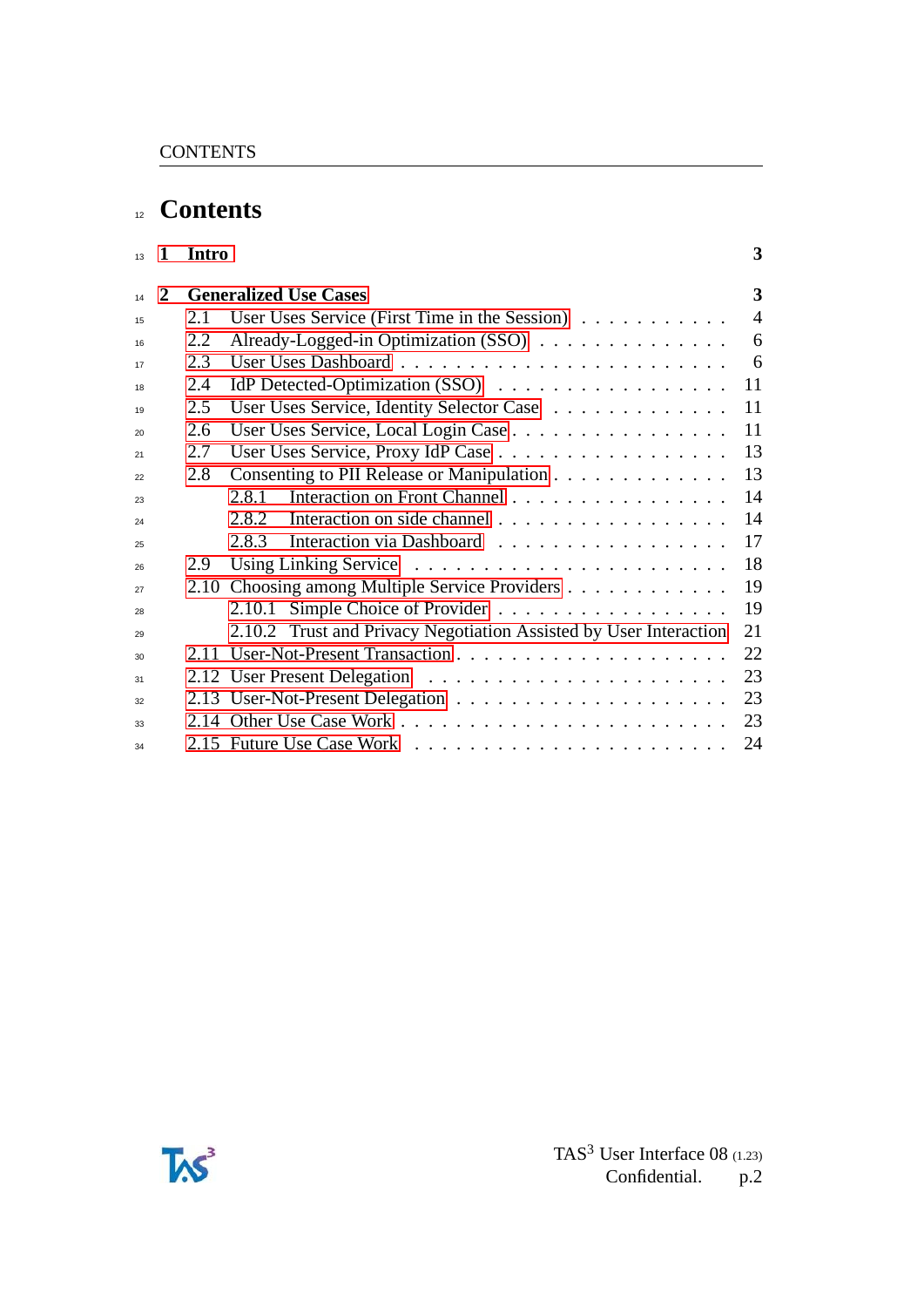## <span id="page-2-0"></span>**1 Intro**

(placeholder to get numbering to match tas3-arch document)

## <span id="page-2-1"></span>**2 Generalized Use Cases**

 **Non-normative**. The simulated user interface screenshots in this section are NOT normative. They serve merely to illustrate one feasible way of designing the user interface. The user interface flows are also non-normative, for example the IdP detection or already-logged-in <sup>42</sup> detection may follow different paths. Every step of the way, confir- mation questions, wizards, and other user interface devices may be inserted. Depending on business model and branding choises of the Trust Network, there may be some graphical guidelines and restric- tions, see [\[TAS3BIZ\]](#page-25-0) and Governing Agreement of the Trust Net-work.

This section addresses *Req. D1.2-2.13-Easy*, among others.

 These Use Cases deal with User Interaction, therefore they do not illustrate the rather large Web Services proportion that TAS<sup>3</sup> architecture mainly aims to  $_{51}$  address. Never-the-less, in a User Centric system, we must start with the user - without his impulse (direct or indirect) the back-end Web Services should never happen.

 A general assumption has been that Single Sign-On (SSO) will be used, though some other approaches are foreseen as well. Long tail services should especially use SSO as it is unreasonable to ask for user registration for one-off service request.

 **Methodology**. In the Story Boards that follow, the sequence de- scribes user's preception. It does NOT describe protocol flow, which can at times be quite different from User's preception. For example, <sup>61</sup> many SSO protocols call for HTTP redirects, so technically speak-<sup>62</sup> ing any transfer between screens should pass via User Agent. A big circle in diagram means a protocol step that usually is optimized so that no page is shown to the user (but astute users may notice some <sup>65</sup> flicker). When the optimization for some reason does not work out, the regular user interface screen will be shown. We apply Cognitive <sup>67</sup> Walkthrough method [\[Wharton94\]](#page-25-1) to elaborate the story boards.

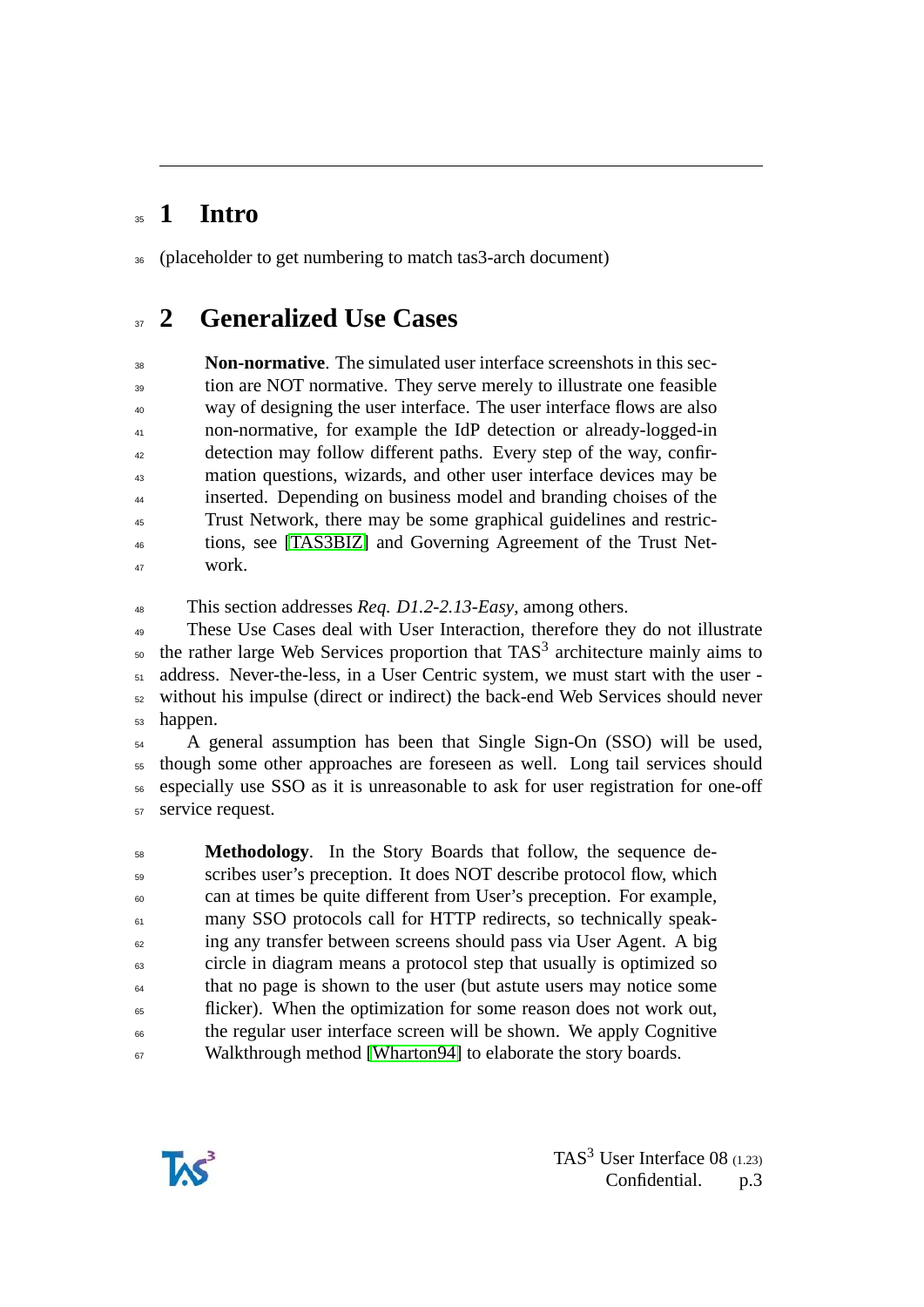

Figure 1: User accesses Front Ends using Single Sign-On.

## <span id="page-3-0"></span><sup>68</sup> **2.1 User Uses Service (First Time in the Session)**

- <sup>69</sup> The first time use of a service in a session consists of
- <sup>70</sup> First the User interacts with the Front End (FE)
- $71$  The User is redirected to IdP (cf. Req 3.1 Existing Accounts)
- <sup>72</sup> The User logs in at IdP
- <sup>73</sup> The User is redirected back to the protected content

<sup>74</sup> This means minimum three steps, but there could be more if there are confir-<sup>75</sup> mation questions.

 **Trust Seals**. As can be seen, the user interface is expected to dis- $\eta$  play trust seal of the Trust Network and may display TAS<sup>3</sup> seal as well. These are intended as visible indicators that public associates with trust. Their exact design and realization, including the possibil- ity of not displaying them at all, will depend on the particular Trust 81 Network.

#### <sup>82</sup> **Cognitive Walkthrough**

#### <sup>83</sup> 1. **Choice of IdP**

84 **Motivation** User has taken initiative to perform a task he thinks can be accom-<sup>85</sup> plished using a web site. He realizes that some form of authentication or <sup>86</sup> authorization will be required. When the User navigates to the task, a

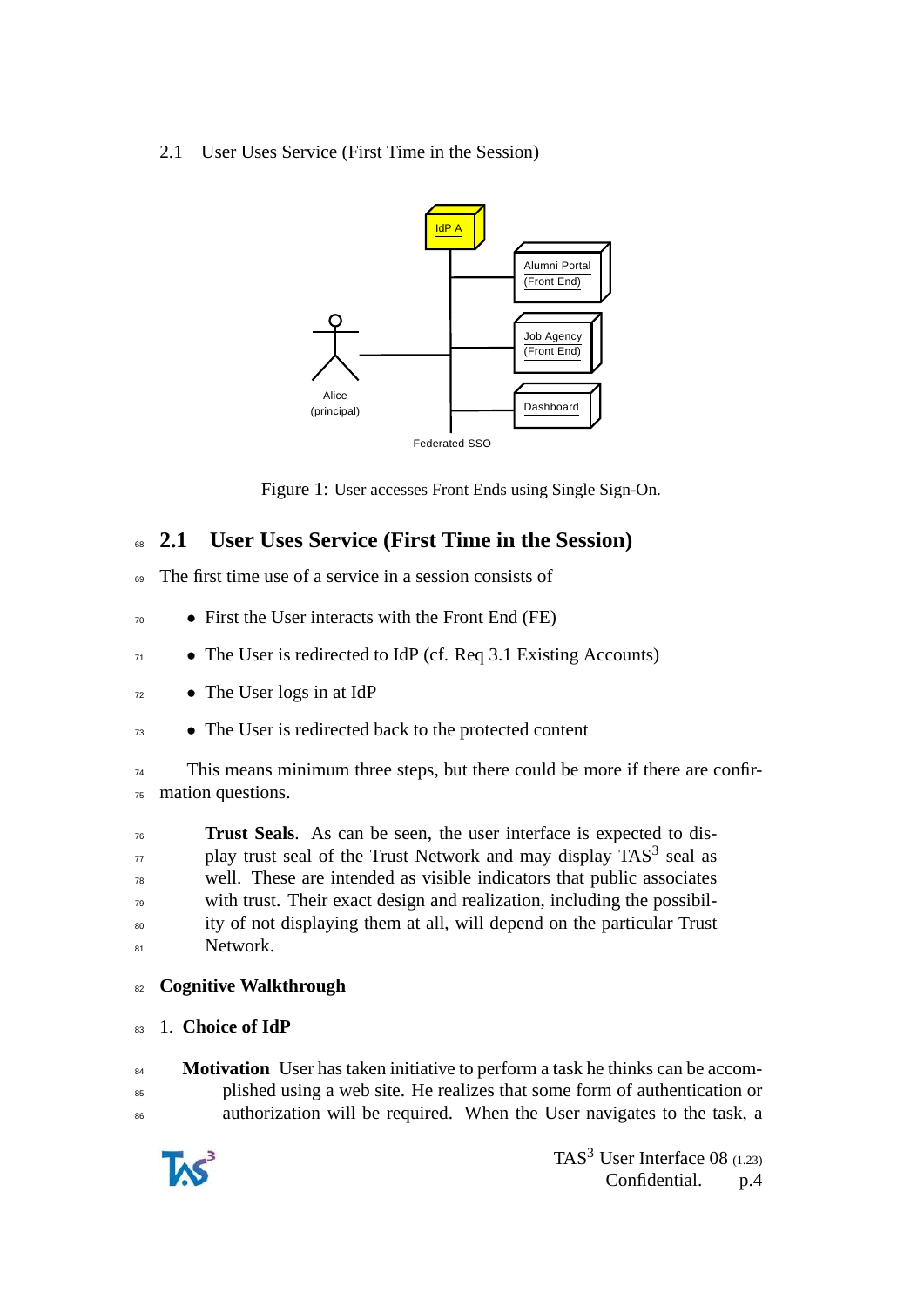

<span id="page-4-0"></span>Figure 2: Story board: Using service for 1st time in a session.

- <sup>87</sup> dialog is presented asking for authentication so that authorization can be <sup>88</sup> granted. User will consider engaging in this dialog because they feel the <sup>89</sup> sytem is trustworthy, based on the Trust Seals and based on past success-<sup>90</sup> ful experiences.
- **Available and understandable** User will be guided by modality of the inter-<sup>92</sup> action to a situation where he will either have to proceed with selection <sup>93</sup> of an IdP or will have to abandon the task. Choosing another task that <sup>94</sup> does not require authentication is also an option. The interaction should <sup>95</sup> be structured such that the requirement for authentication will become <sup>96</sup> evident early on, so that User avoids performing work only to find out <sup>97</sup> that he is unable to proceed.
- <sup>98</sup> **Feedback** The available IdP choices that are presented should be as narrow <sup>99</sup> and relevant as possible. Federated SSO research recognizes IdP selec-<sup>100</sup> tion as a major problem. Once IdP is chosen and button is pressed, clear <sup>101</sup> feedback is provided that User has landed on the IdP web site. The IdP <sup>102</sup> screen should provide contextual information about the task which moti-<sup>103</sup> vated the authentication (such feedback is lacking in step 2 of Fig[-2\)](#page-4-0).

#### <sup>104</sup> 2. **Login**

<sup>105</sup> **Motivation** User is in the mind set of completing a task and will perform this

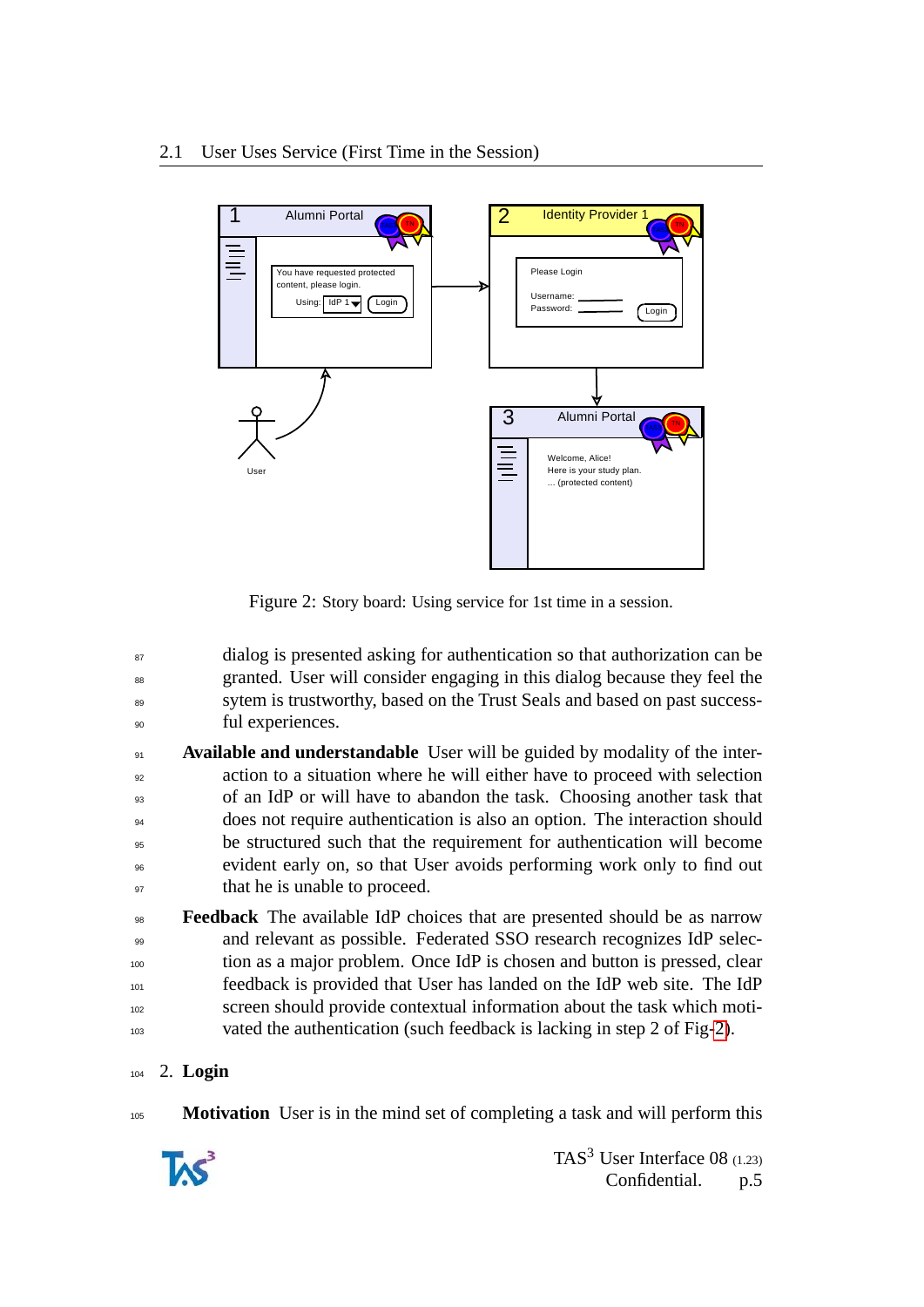- step if he reasonably can. This mind set is reinforced by IdP providing feedback as to what task requires the authentication.
- Biggest challenge and incovenience for the User will be the necessity to present authentication credentials. This inconvenience can be mitigated by use of Single Sign-On.
- **Available and understandable** Availability of the logon and the acceptable forms of credentials should be self-evident from the first screen of the IdP. First screen should lay visible all options and avoid any hierarchical navigation to arrive to the desired option.
- **Feedback** Successful authentication will lead to User being returned to the Front End web site. This in itself is a form of feedback, but it should <sup>117</sup> be reinforced by the web site providing a clear welcome greeting, stating that the User has been authenticated (and possibly authorized as well).
- 3. **Login complete**. This use case ends here, but an application specific use case will start here.

## <span id="page-5-0"></span>**2.2 Already-Logged-in Optimization (SSO)**

- Same as above, but without IdP authenticating the user again. The flow does not need to stop at IdP at all. Optimized SSO use case, showing the full convenience of SSO, leading to 2 step process.
- 

#### **Cognitive Walkthrough**

- 1. **Choice of IdP**: Same cognitive walkthrough as in previous section.
- 2. **Login**: No cognitive walkthrough needed as no user interface will be pre-sented.

 3. **Login complete**. This use case ends here, but an application specific use case will start here.

#### <span id="page-5-1"></span>**2.3 User Uses Dashboard**

This use case addresses Reqs. *D1.2-2.11-Transp* and *D1.2-3.3-Dash*.

 In this use case the user interacts with the TAS3 Dashboard in order to deter- mine the status of a business process he is engaged in. It consists of the following steps:

<sup>137</sup> • The user logs into the Dashboard (possibly using SSO)

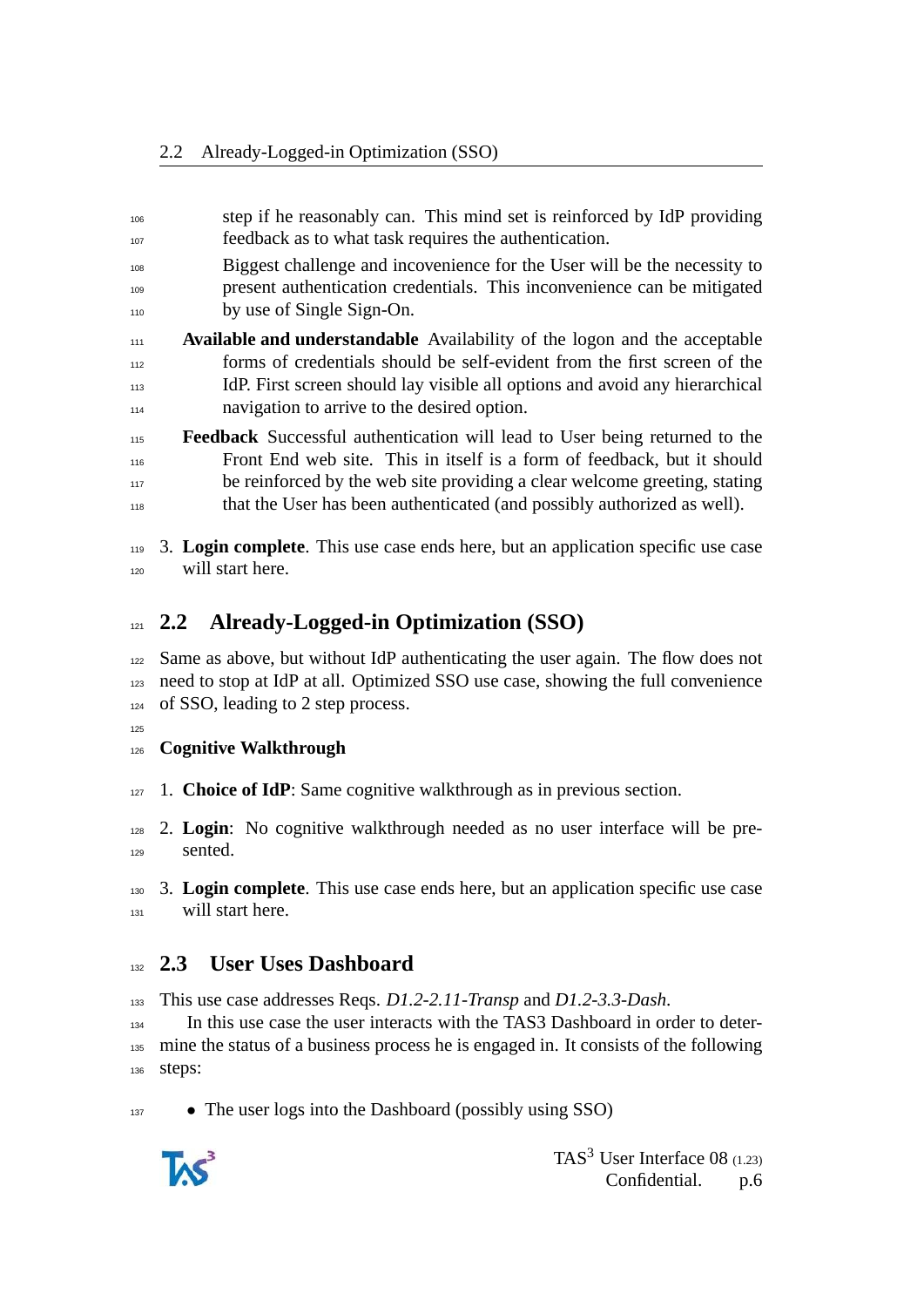

Figure 3: Story board: Using further services after logging in at IdP - Single Sign-On (SSO).

- <sup>138</sup> The user sees a page with an overview of the transactions
- <sup>139</sup> The user drills down to visualise a particular business process.
- <sup>140</sup> The user views a particular audit trail and discovers a suspect item.
- <sup>141</sup> The user requests a legally binding audit statement about the transaction.
- <sup>142</sup> Competent authority requests further information about the transaction from <sup>143</sup> the Service Provider that holds the detailed audit trail.
- <sup>144</sup> **Cognitive Walkthrough**

#### <sup>145</sup> 1. **Engaging Dashboard and Choice of IdP**

 **Motivation** User has taken initiative to find out about the state of some busi- ness process or the handing of his PII. User understands, due to training or awareness campaigns, or because a noice was given in the beginning of the business process, that this is possible. User may have found out about the possibility by surfing the web or through a search engine. The mere possibility may spark the User's interest and get him to try the Dashboard out. User may also have noticed an irregularity or complained to some instance and been told to consult his Dashboard.

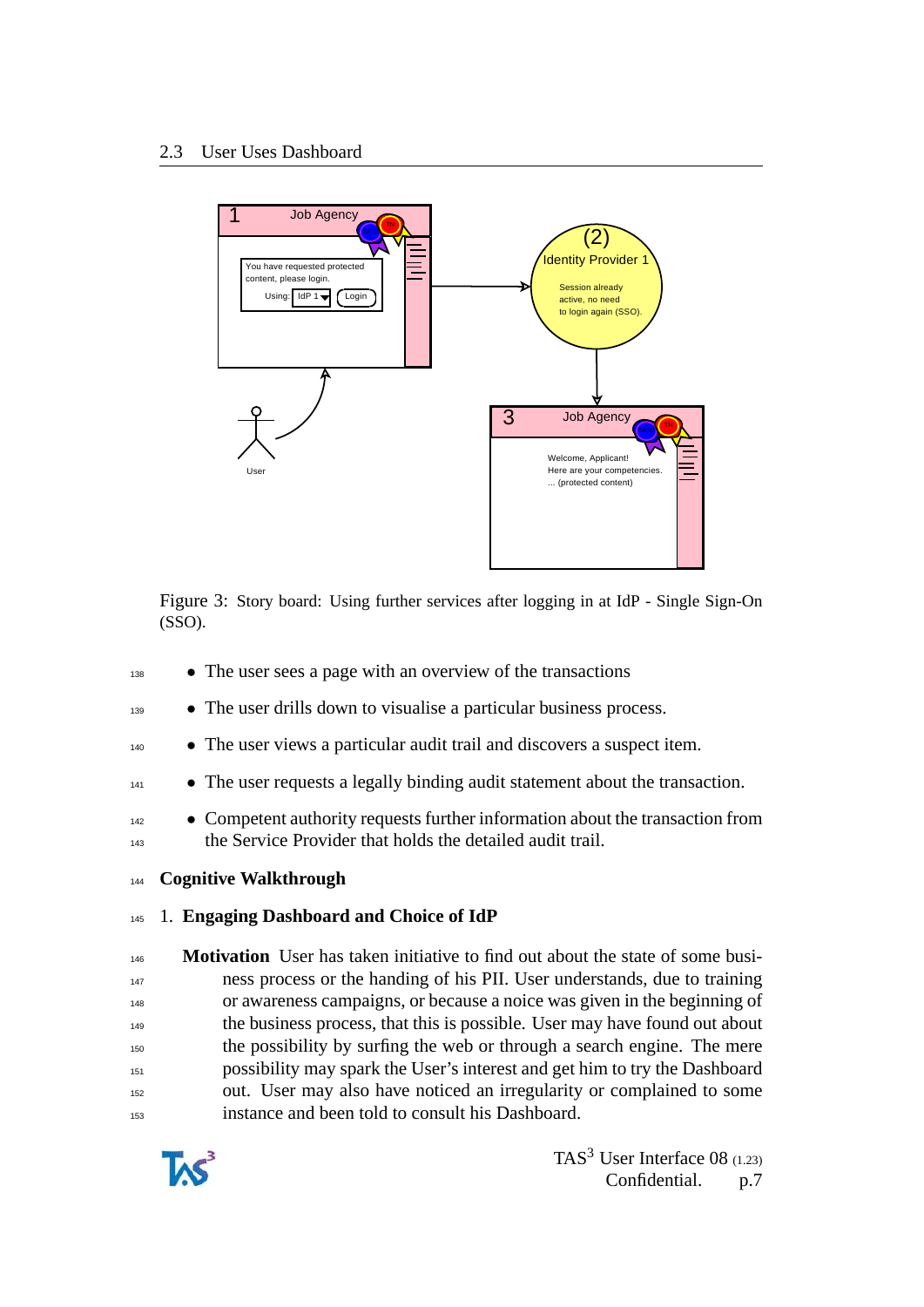

<span id="page-7-0"></span>Figure 4: Story board: Using Dashboard to audit a business process.

| 154 | <b>Available and understandable</b> Since User is assumed to take initiative, a ma- |
|-----|-------------------------------------------------------------------------------------|
| 155 | jor hurdle will be how the user finds out about the Dashboard and how to            |
| 156 | contact it. Some possibilities                                                      |
| 157 | a. A link to the Dashboard is provided as part of the user interface of             |
| 158 | each business process.                                                              |
| 159 | b. A link to Dashboard is provided in every web site that participates in           |

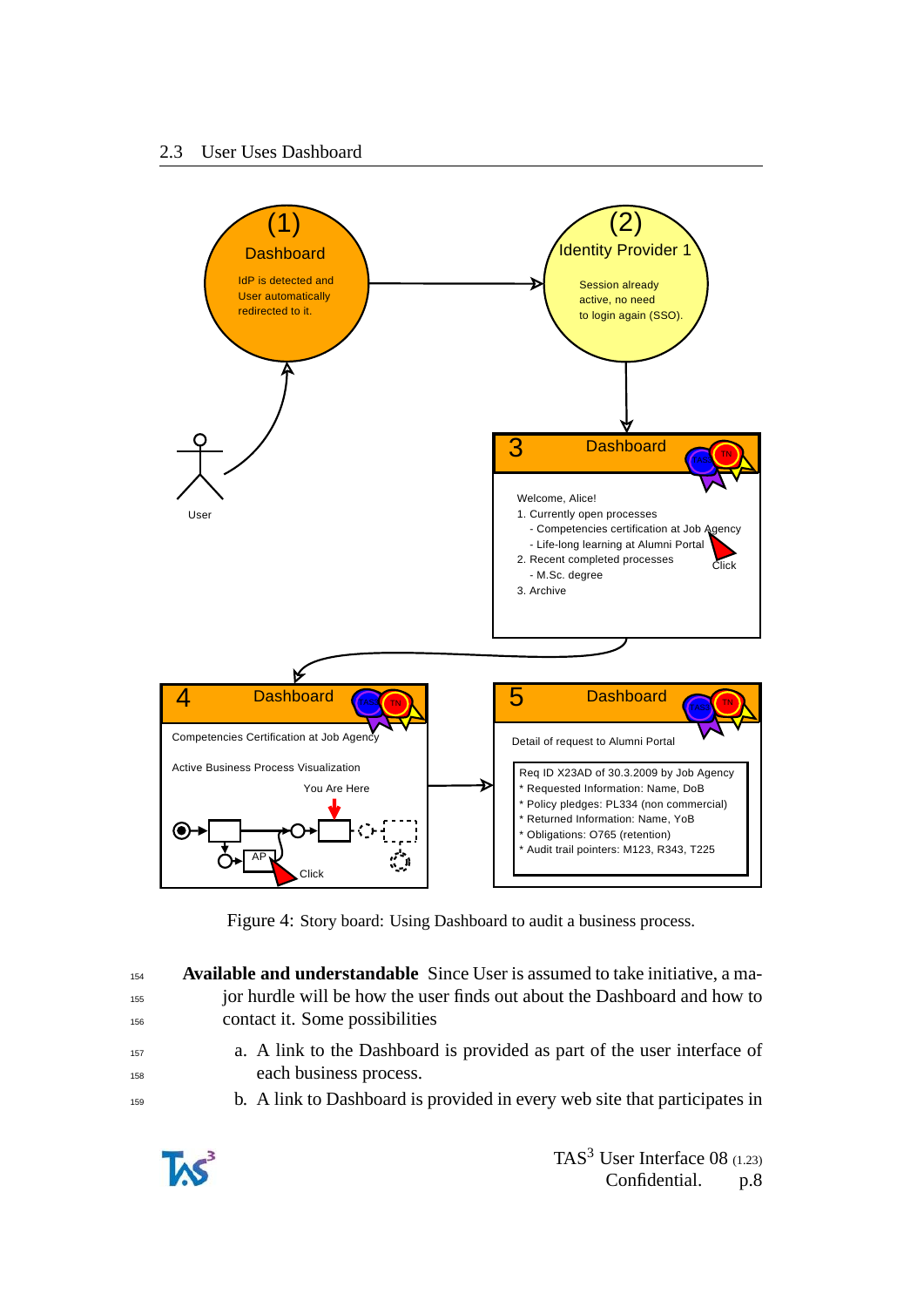| 160        | the Trust Network.                                                                                                                                     |
|------------|--------------------------------------------------------------------------------------------------------------------------------------------------------|
| 161        | c. Trust Network operates some sort of a portal and the link can be                                                                                    |
| 162        | found there.                                                                                                                                           |
| 163        | d. Dashboard engages in Search Engine Optimization (SEO) so that                                                                                       |
| 164        | User is sure to find the Dashboard through a popular search engine.                                                                                    |
| 165        | Once the user has found out about the Dashboard, the problem shifts to                                                                                 |
| 166        | the IdP selection and authentication. In Fig-4 we have assumed that IdP                                                                                |
| 167        | can be detected and User is already logged in, as the case typically would                                                                             |
| 168        | be immediately after engaging some Front End (e.g. the Job Agency).                                                                                    |
| 169        | However, if time has passed, user may need to choose explicitly an IdP                                                                                 |
| 170        | and explicitly authenticate, as in Section "User Uses Service (First Time<br>in the Session)". A confusing situation can arise where user has tried to |
| 171<br>172 | access the Dashboard, but the first screen he sees is the IdP authentica-                                                                              |
| 173        | tion screen (because IdP detection worked, but user was not logged in                                                                                  |
| 174        | yet). This situation should be mitigated either by IdP providing enough                                                                                |
| 175        | context about the operation that is motivating the authentication, or by                                                                               |
| 176        | the Dashboard imposing a splash screen even when IdP choice is already                                                                                 |
| 177        | known.                                                                                                                                                 |
| 178        | <b>Feedback</b> If IdP was detected and user was already logged in, the first feed-                                                                    |
| 179        | back will be Dashboard logged in welcome screen. If authentication                                                                                     |
| 180        | is needed, then the IdP context message or the splash screen solutions                                                                                 |
| 181        | should be adopted, as described in the previous paragraph.                                                                                             |
| 182<br>183 | 2. Login: no specific cognitive walkthrough requirements. See discussion in in<br>the First Time use case.                                             |
| 184        | 3. Choose Business Process to Audit                                                                                                                    |
| 185        | <b>Motivation</b> User set out on his quest to perform this task.                                                                                      |
| 186        | Available and understandable The list of the business process instances                                                                                |
| 187        | should be structured so that all business process instances are reachable                                                                              |
| 188        | while at the same time the processes user is most likely to be interested in                                                                           |
| 189        | are presented first or more prominently. Due to potentially large number<br>of processes, we may need to resort to hierarchy or search functions. An   |
| 190<br>191 | ontology of business processes will help in setting up the hierachy and                                                                                |
| 192        | search.                                                                                                                                                |
| 193        | The business processes should be titled and described in language that the                                                                             |
| 194        | User can relate to. In particular, while codes can be provided for accu-                                                                               |
| 195        | racy and reference, every business process should have a human readable                                                                                |

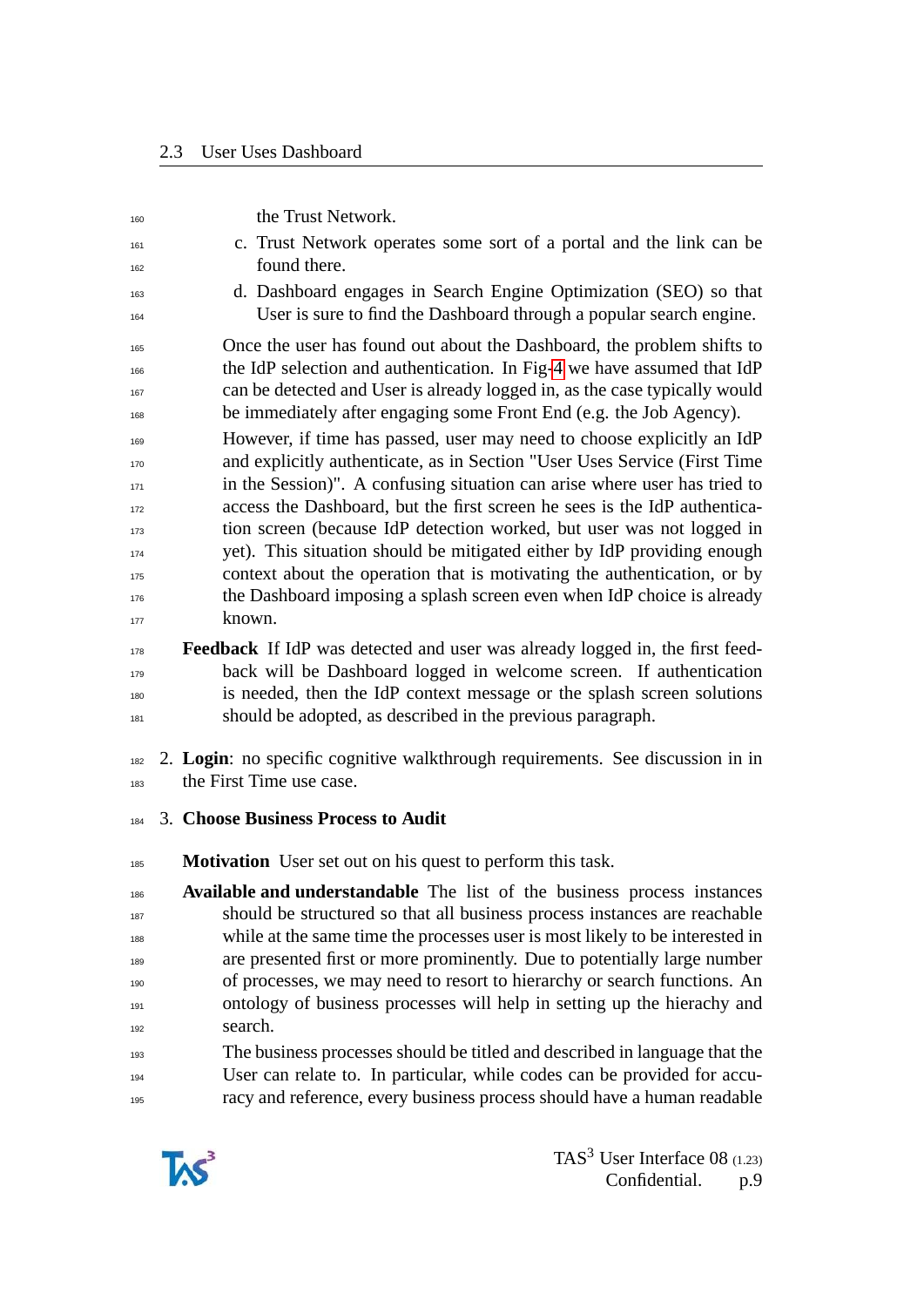- name. The resultant translation issues will have to be recognized and addressed.
- **Feedback** Choice of a business process instance will lead to its visualization where User can clearly identify What, Who, When, and similar informa- tion so that user can confirm he has made the right choice. If choice was wrong, User should easily be able to choose another instance.

#### 4. **Choose Detail of Business Process Instance to Audit**

- **Motivation** Once user sees visualization of the business process instance, he will need to drill down to relevant detail. This may be driven by User's curiosity or perceived notion of culpable part.
- **Available and understandable** The visualization has to be structured so that it honestly depicts the essence of the business process without cluttering the view with details that can be reached later. Every step that User is expected to perform (or has already performed) should be visible as well as major processing steps that are not in User's control, especially those that involve transfer or manipulation of PII.
- 212 All descriptions of the steps should be succinct and in human language, with translation issues addressed. Codes and references for the instance and steps can be provided for accuracy, but these should never supplant the human description.
- To assist User in drilling into detail, the user interface should make it patently evident where this possibility exists, e.g. by using high-lighting techniques.
- **Feedback** User is assisted in contemplating the choice of drill-in by high- lighting of available options. Once a step is chosen for scrutiny, user will see visualization of that step in great detail. The visualization will be <sub>222</sub> titled in such a way that it is evident to the User that it pertains to the step he chose in the business process instance overview.
- 5. **View detail and request audit item from Front End**
- **Motivation** User needs to get evidence about a step of a process
- 6. **View audit item** (not depicted in the figure)
- 7. **Escalate** (not depicted in the figure) (Req. *D1.2-6.9-Complaint*)

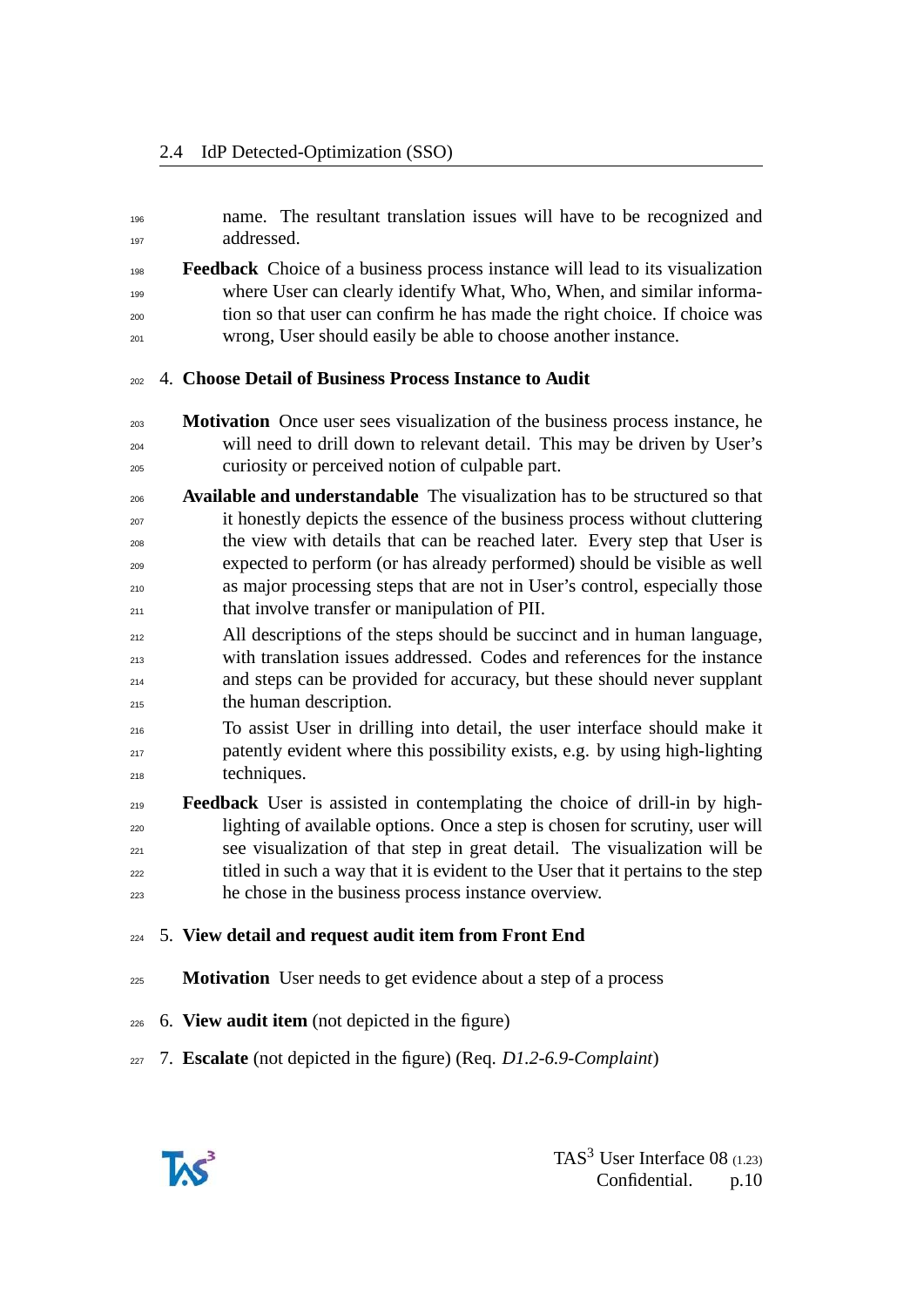

<span id="page-10-3"></span>Figure 5: Story board: Fully automatic login - Single Sign-On (SSO) - when IdP can be detected.

## <span id="page-10-0"></span><sup>228</sup> **2.4 IdP Detected-Optimization (SSO)**

 This flow, see Fig[-5,](#page-10-3) can further optimize the already logged in case by allowing the Job Agency to detect that the user has already chosen IdP and therefore use <sup>231</sup> the IdP to log the User in automatically. Essentially the ceremony becomes a one step process.

## <span id="page-10-1"></span><sup>233</sup> **2.5 User Uses Service, Identity Selector Case**

 In the Identity Selector flow, see Fig[-6,](#page-11-0) the User never interacts with the IdP di- rectly. Instead, the Identity Selector provides a user interface (step 3) for the IdP to query authentication credentials. User experience is entirely managed by the <sup>237</sup> "ceremony" that the Identity Selector presents.

## <span id="page-10-2"></span><sup>238</sup> **2.6 User Uses Service, Local Login Case**

<sup>239</sup> N.B. This use case is not recommended. You should use SSO based <sup>240</sup> approaches instead. We document it here only to illustrate the prob-<sup>241</sup> lems associated with multiple logins.

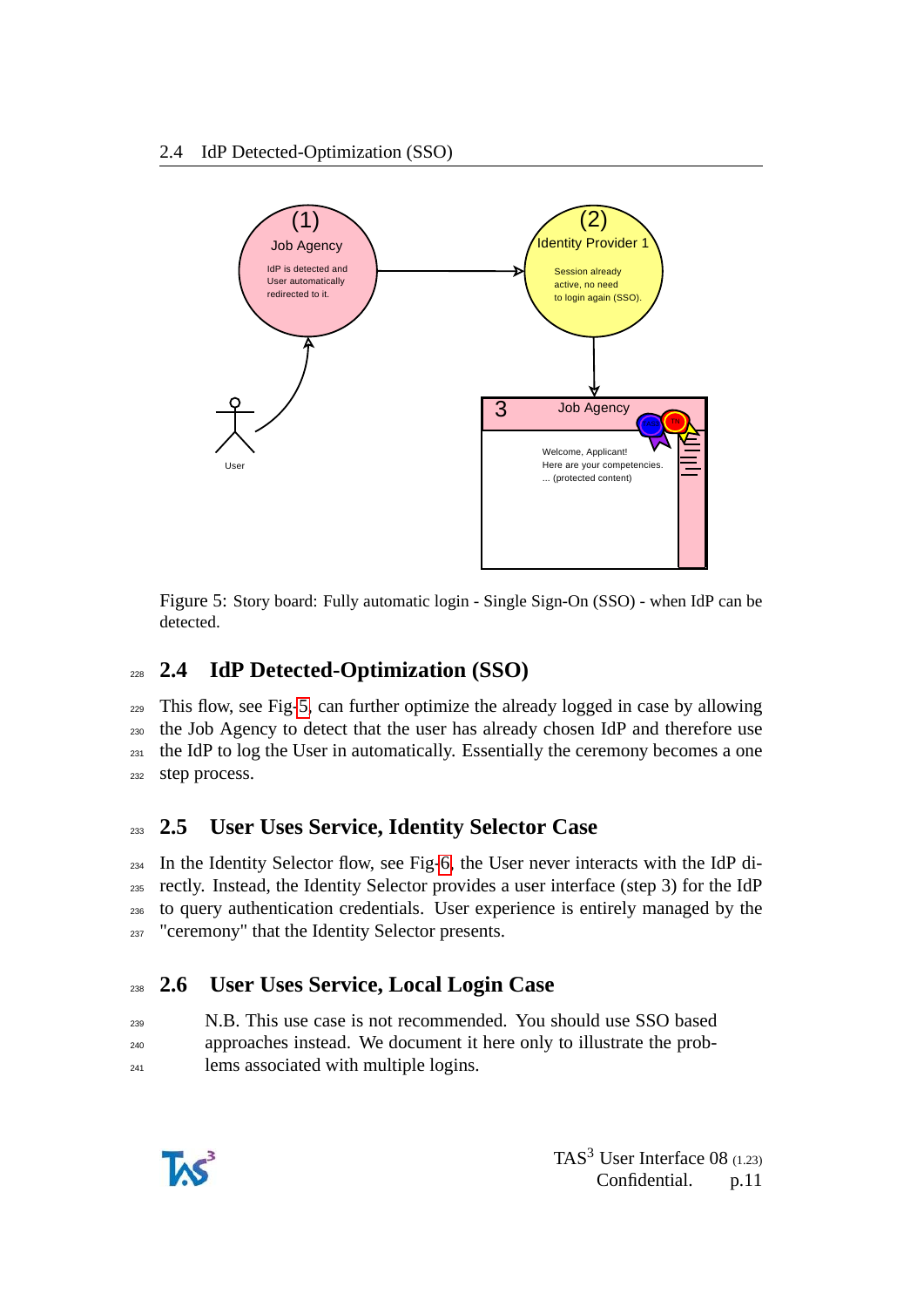

<span id="page-11-0"></span>Figure 6: Story board: Identity Selector provides IdP User Interface.



Figure 7: Story board: Using services with local login (not recommended).

<sup>242</sup> The assumption is that the user will use more than one service. This highlights <sup>243</sup> the inconvenience of user having to authenticate separately to each service. There

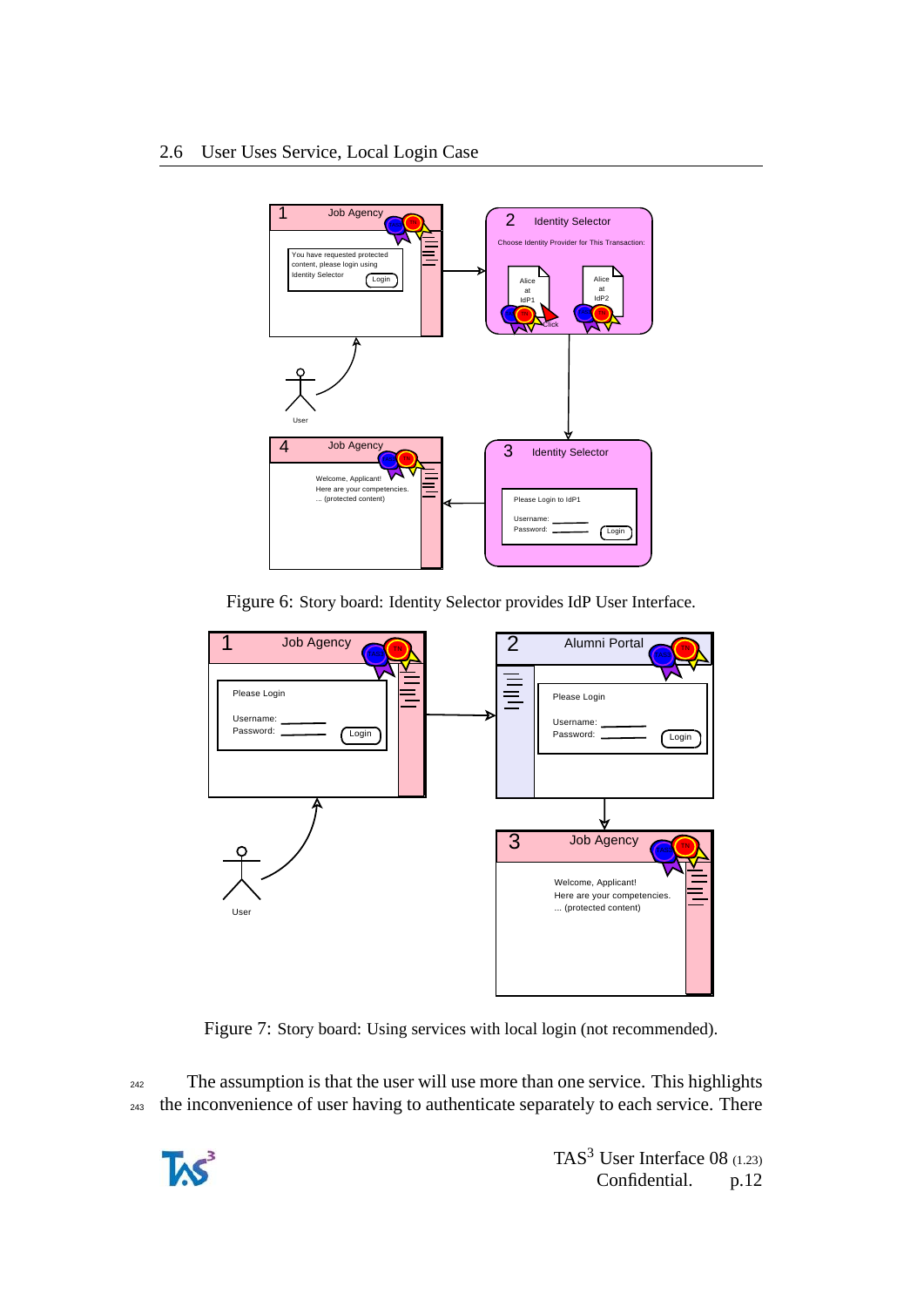are further complications under the hood, not least of which are privacy threats. This scenario could be called explicit account linking. While we consider sup- porting this scenario to be in scope, we do not recommend it unless there is no 247 alternative, or as temporary solution.

## <span id="page-12-0"></span><sup>248</sup> **2.7 User Uses Service, Proxy IdP Case**

<sup>249</sup> This sequence, see Fig[-8,](#page-12-2) illustrates the experience of a user logging in to SP that <sup>250</sup> does not directly trust his IdP. The trust is mediated by the "middle" IdP that SP <sup>251</sup> trusts.



<span id="page-12-2"></span>Figure 8: Story board: Login using IdP not trusted by Job Agency.

 This sequence can be further optimized if the middle IdP can somehow au- tomatically detect which IdP is the home IdP (similar to Section IdP Detected Optimization SSO) and, of course, if the User is already logged in the SSO opti-mization of Section Already Logged-in Optimization SSO.

## <span id="page-12-1"></span><sup>256</sup> **2.8 Consenting to PII Release or Manipulation**

<sup>257</sup> This section addresses Reqs. *D1.2-6.3-WhatHowWhyWho*, *D1.2-6.6-Consent*, <sup>258</sup> *D1.2-6.7-Reconsent*, *D1.2-4.1-EnfUCPol*.

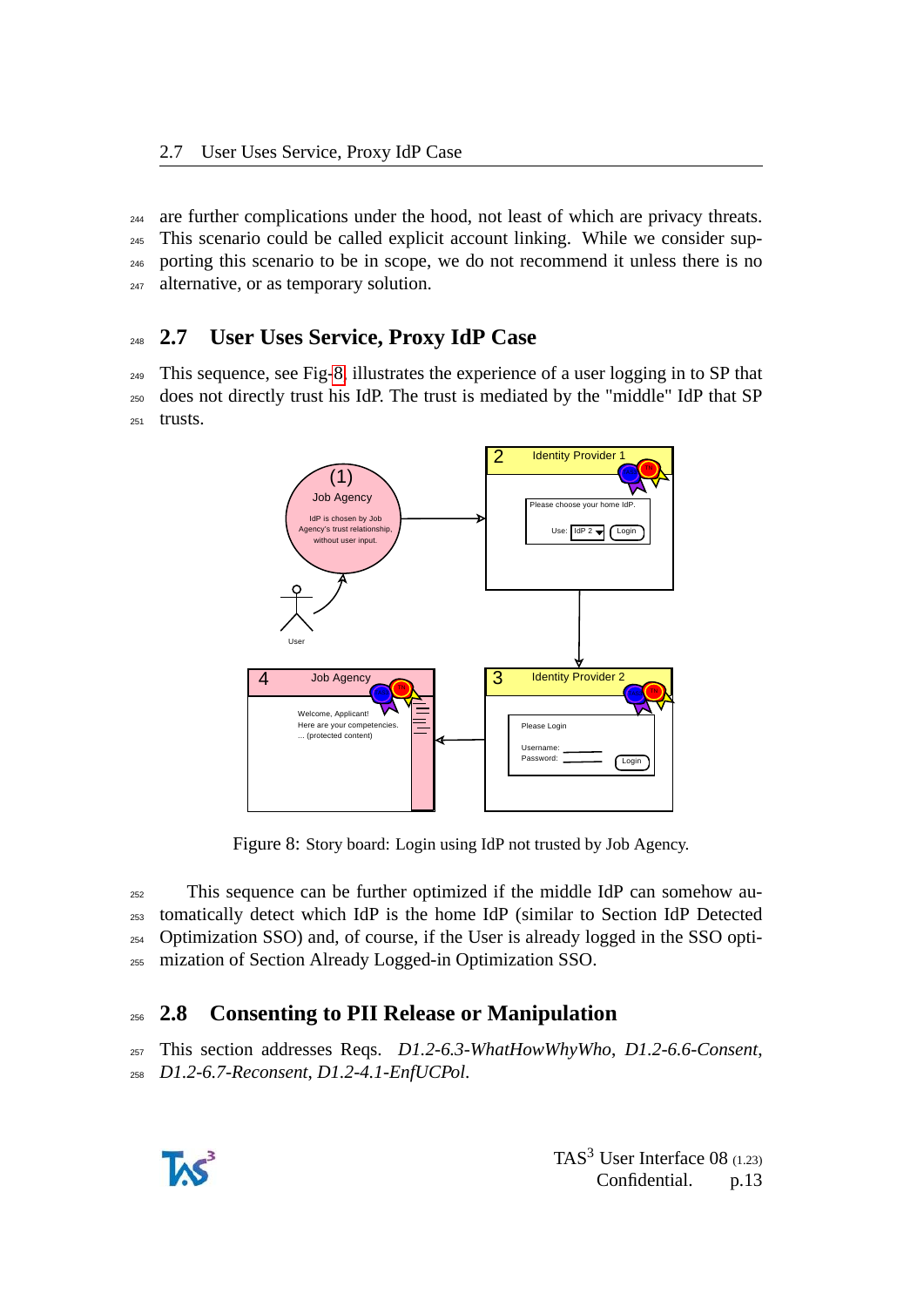#### <span id="page-13-0"></span>**2.8.1 Interaction on Front Channel**

 The obvious choice of having the requesting SP collect User's consent has an  $_{261}$  obvious conflict of interest issue. In some legal contexts this may be acceptable, but in general we need a way for either the releasing party or some Trusted Third Party to collect the consent.

 Alternatively, not shown here, the user may explicitly provide his consent by authenticating to the releasing party and authorising it to release the PII to the SP. Further user cases for accessing releasing parties who are repositories and autho-rising third party access to repository contents are provided in [\[TAS3D42Repo\]](#page-25-2).

- **Cognitive Walkthrough**
- 1. **IdP choice as usual**
- 2. **Authentication as usual**
- 3. **User triggers action, as usual**

#### 4. **Consent to release of PII**

- **Motivation** User will be motivated to take action because it is imposed to him by the modal flow of the interaction. User will be pleased to take action because asking consent is in his protection, but Users do get annoyed if you ask too often - to solve this we would need Privacy Agent, whose <sup>277</sup> Use Cases are to be elaborated later (M30 D2.1?).
- **Available and understandable** Presentation of the consent question is a ma-<sub>279</sub> jor challenge. It needs to be succinct, yet comprehensive and legally binding. Some Users will want high degree of detail and control, while others will be confused by too many options. Fig[-9](#page-14-0) depicts a dummied-down interface. This may not be appropriate for some users.
- **Feedback** Once consent is given, User lands on page that uses the consented information. This may be sufficient in its own right, but could be en- hanced by high-lighting the information on the page the user just con-sented to.

#### 5. **Business process continues with the PII as usual**

#### <span id="page-13-1"></span>**2.8.2 Interaction on side channel**

 This Use Case is similar to the previous one. Only difference is that the consent is asked using a Side Channel, such as mobile phone or instant messaging. The

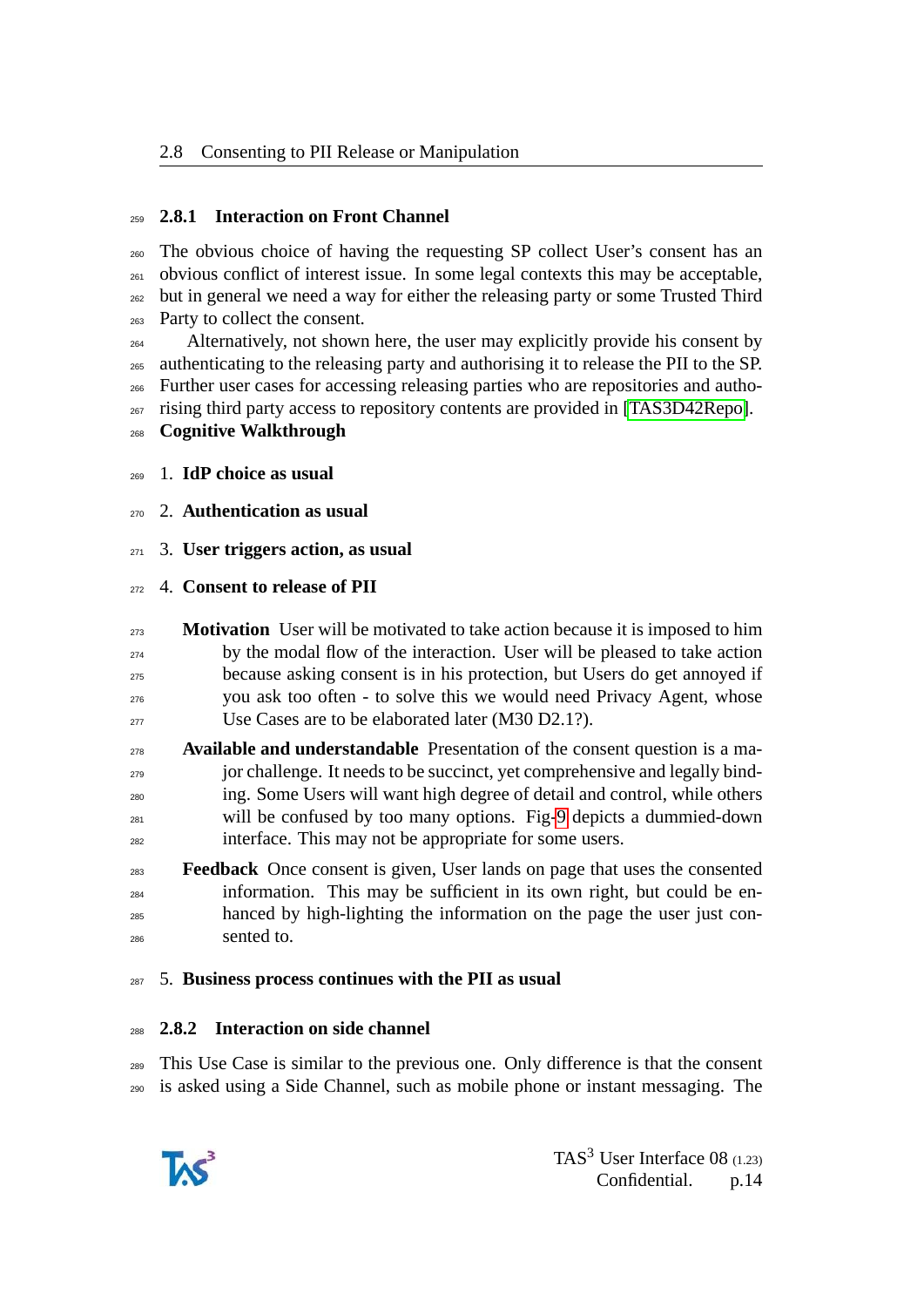

<span id="page-14-0"></span>Figure 9: Story board: Presenting a PII consent question in Front Channel interaction.

<sup>291</sup> side channel provides an independent means of communication, a type of second <sup>292</sup> factor to the consent.

<sup>293</sup> The Side Channel approach can also be convenient when consent needs to be <sup>294</sup> asked deep in SOA Web Services calls where Front Channel is not available.

<sup>295</sup> In User-not-present transaction the Side Channel may be the only option for

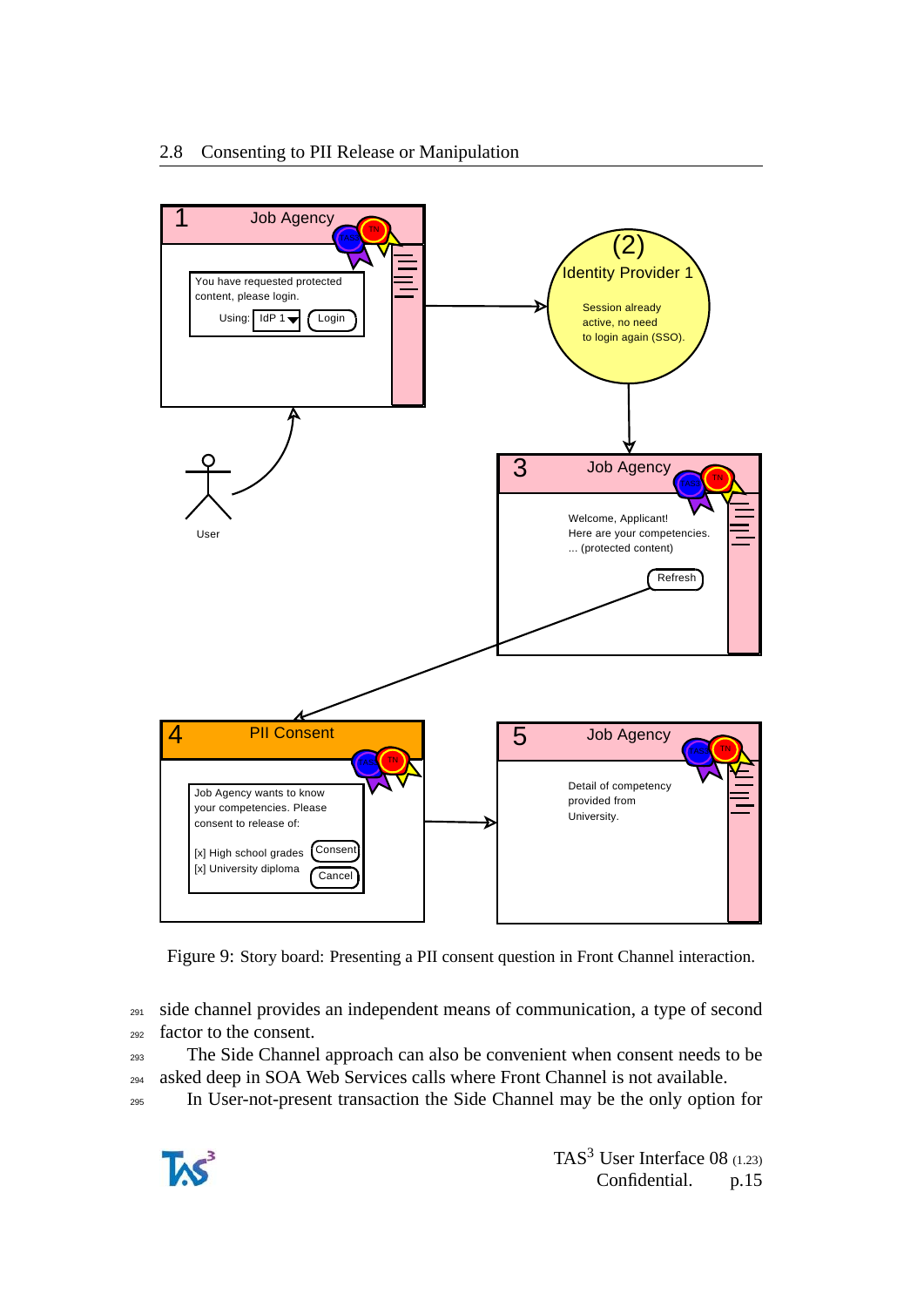

Figure 10: Story board: Presenting a PII consent question using Side Channel interaction.

<sup>296</sup> asking user's consent, or else the business process needs to be stopped until user <sup>297</sup> provides consent via Dashboard.

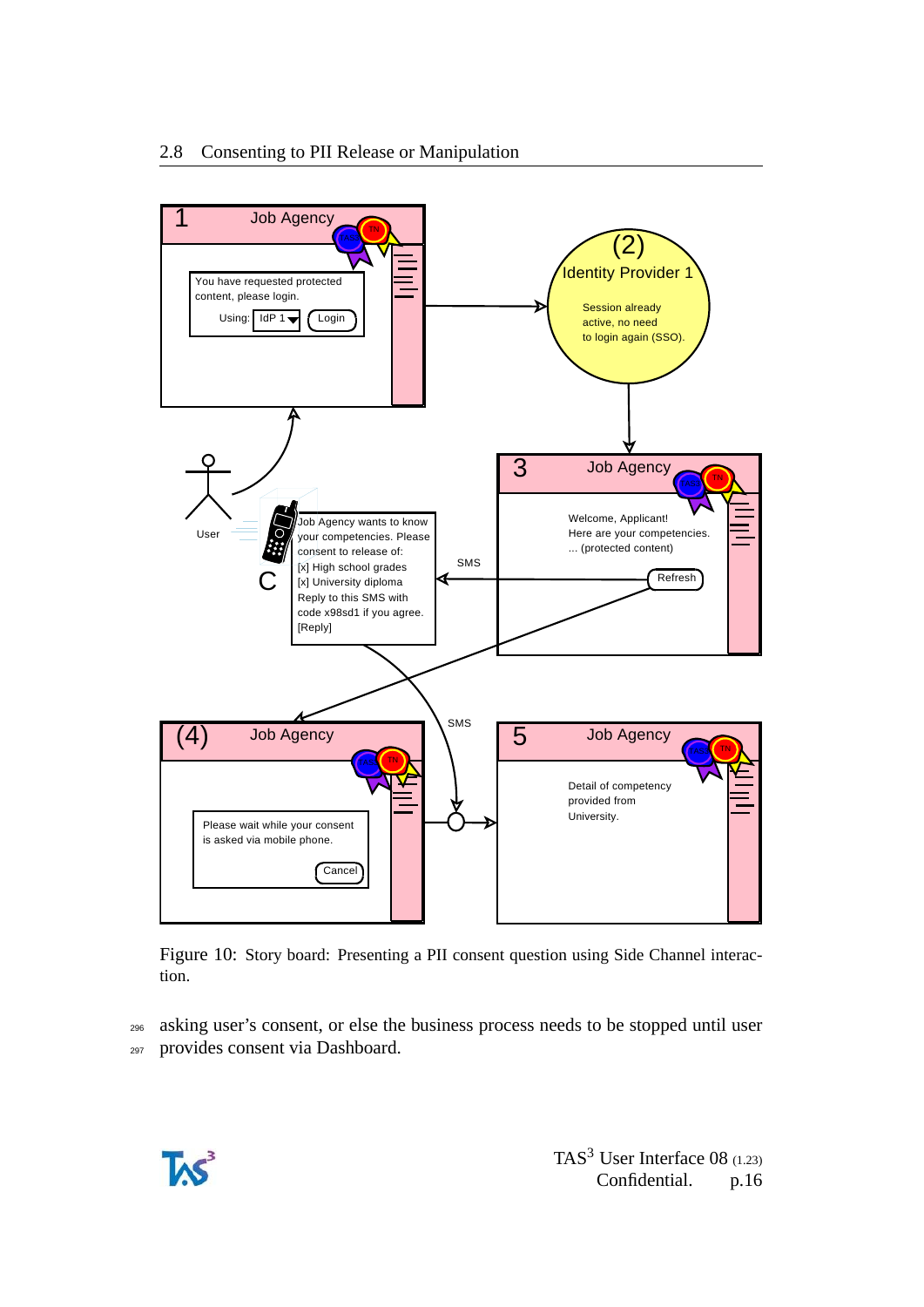#### <span id="page-16-0"></span><sup>298</sup> **2.8.3 Interaction via Dashboard**

<sup>299</sup> In User-not-present transaction the business process may stop until user provides <sup>300</sup> input or consent via Dashboard. This alternative will be covered in a future version <sup>301</sup> of this document.

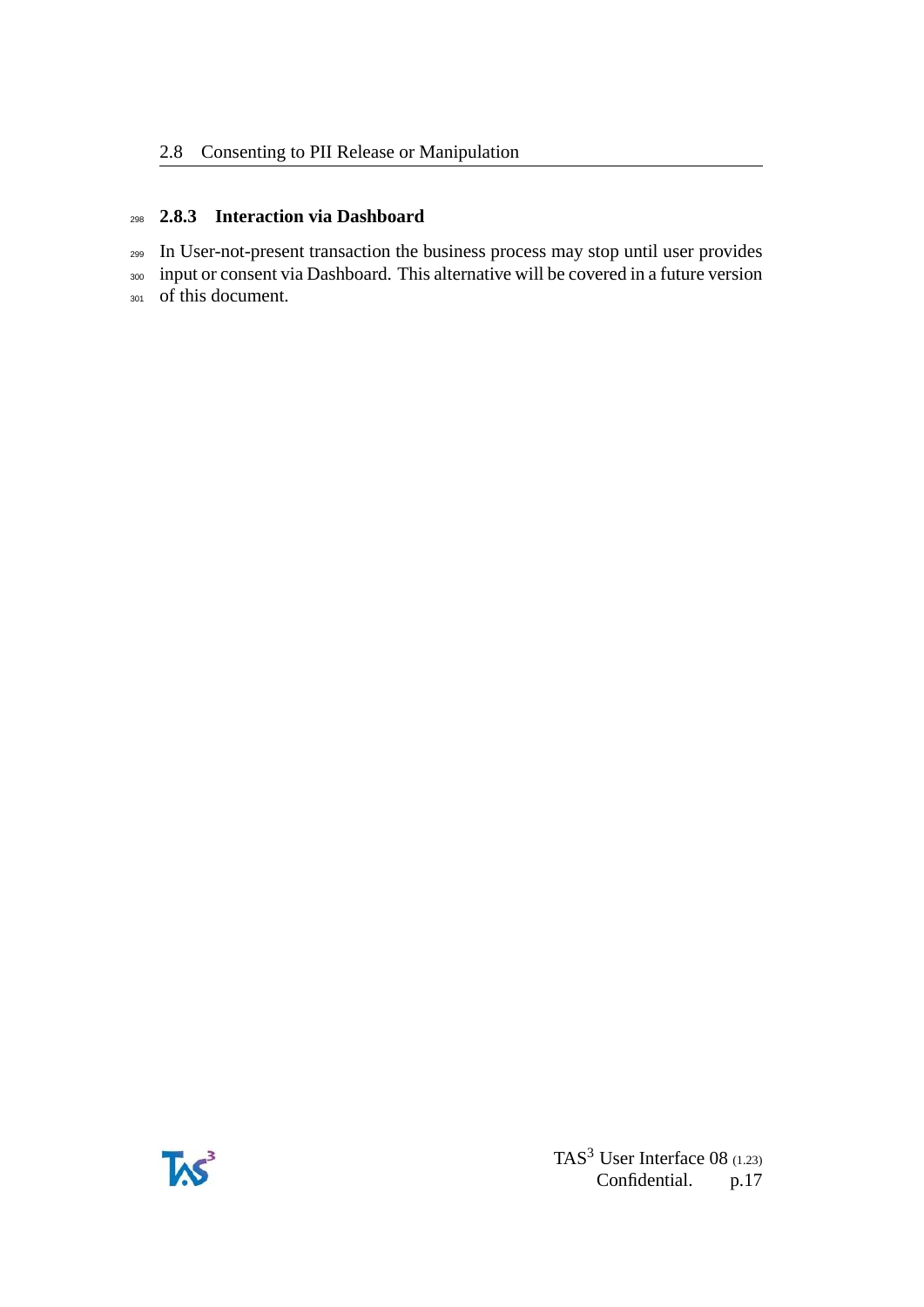### <span id="page-17-0"></span><sup>302</sup> **2.9 Using Linking Service**

- <sup>303</sup> 1. The Linking Service should be user friendly. It may be the only interface that <sup>304</sup> users see for linking their attributes together (other approaches are possible, <sup>305</sup> see "pull model").
- <sup>306</sup> 2. A welcome screen explains the purpose of the Linking Service and guides the 307 user through the process of attribute linking. It has
- <sup>308</sup> a. Picking list for choosing IdP
- <sup>309</sup> b. "Connect" button
- 310 c. "View linked accounts" button
- <sup>311</sup> d. "Make linked accounts available to services" button
- 312 e. Notice or pledge about respecting User's privacy
- <sup>313</sup> 3. When the user selects the "Connect" button, the linking service will redirect <sup>314</sup> the user to the selected IdP, allowing the user to login. After login, the user  $315$  will be redirected back to the linking service welcome screen.
- <sup>316</sup> 4. When the user selects "View my linked accounts" he will be presented with the <sup>317</sup> screen with
- <sup>318</sup> a. A table containing two columns, labelled "Organisation" and "Temporary 319 Account Identifier" and at the left hand side by each table entry will be a tick box that the user can tick to remove the linked account. Above the column of tick boxes will be the word Delete.
- <sup>322</sup> b. "Delete" button, which will remove the chosen accounts from the table and <sup>323</sup> return the user to this page
- c. "Home Page" button, which will take the user to Welcome screen
- <sup>325</sup> d. "Make my linked accounts available to services" button, which will take the user to the next screen.
- <sup>327</sup> e. Notice or pledge about respecting User's privacy
- <sup>328</sup> 5. When the user selects the "Make my linked accounts available to services" <sup>329</sup> button he will be presented with a screen containing
- <sup>330</sup> a. An explanation about opt-in in the linking (if you do not make accounts 331 available, the default will be no linking).

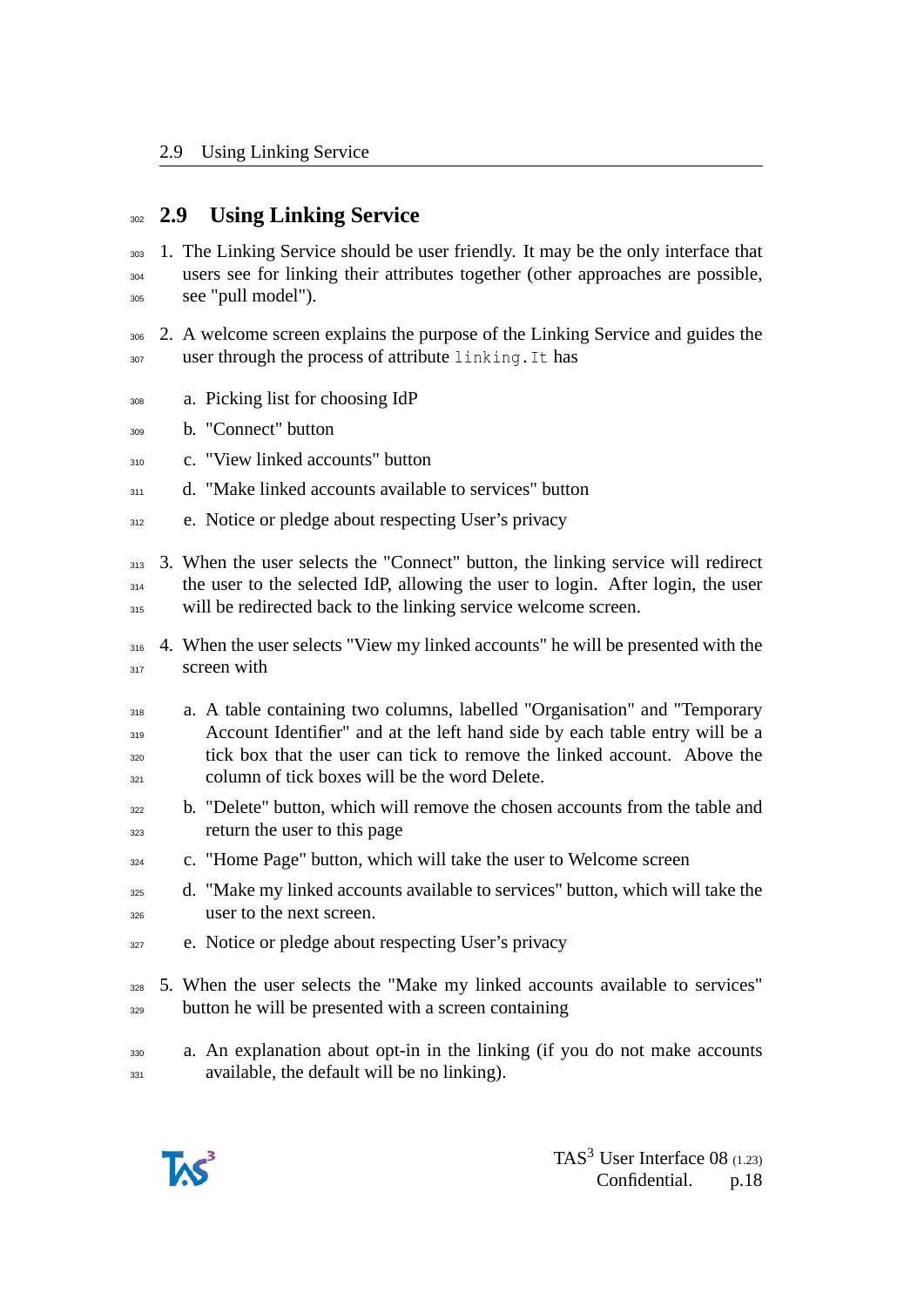b. A table with 3 columns and a delete tick box beside each row of the table. The table columns are "Service", "Organisation" and "Temporary Account <sup>334</sup> Identifier". The table will always be empty for new users when they first approach this screen. c. A picking list of all the services in the federation, obtained from the meta- data of the federation. The first entry in the list will be "All Other Services". d. Once the user selects a service provider or "All Other Services" from the picking list, a picking list of all the IdPs that are currently linked together and that appear in the table of the My Linked Accounts Screen, minus the <sup>341</sup> IdPs that have already been paired with the selected service provider is dis- played. The first row of this picking list will be "All My Linked Accounts". The user will then pick one of his linked accounts or "All My Linked Accounts". If the user picks "All My Linked Accounts" a wild card will be inserted into the third column. If the user picks one of his accounts then the third column <sup>347</sup> will be automatically completed with the account Persistent ID unless the user has two or more accounts at the same IdP, in which case the third column will contain a picking list of Persistent IDs sent from that IdP, minus any already selected for this service provider. It is important that the table always lists the service providers in alphabetical order so that the user can easily see which links he has set up for which SPs, and for every SP, the linked IdPs are in alphabetical order. e. "Delete" button, which will remove the chosen accounts from the table and return the user to this page f. "Home Page" button, which will take the user to Welcome screen g. "View my linked accounts" button, which will take the user to the screen referred to in step (4), above.

## <span id="page-18-0"></span>**2.10 Choosing among Multiple Service Providers**

 Sometimes user will have choice of multiple possible providers for a given service. In this situation Trust and Privacy Negotiation function can be used to narrow <sup>362</sup> down the list. If after narrowing down more than one choice still remains, it may 363 be reasonable to ask the user to make the choice.

#### <span id="page-18-1"></span>**2.10.1 Simple Choice of Provider**

**Cognitive Walkthrough**

1. **IdP choice as usual**

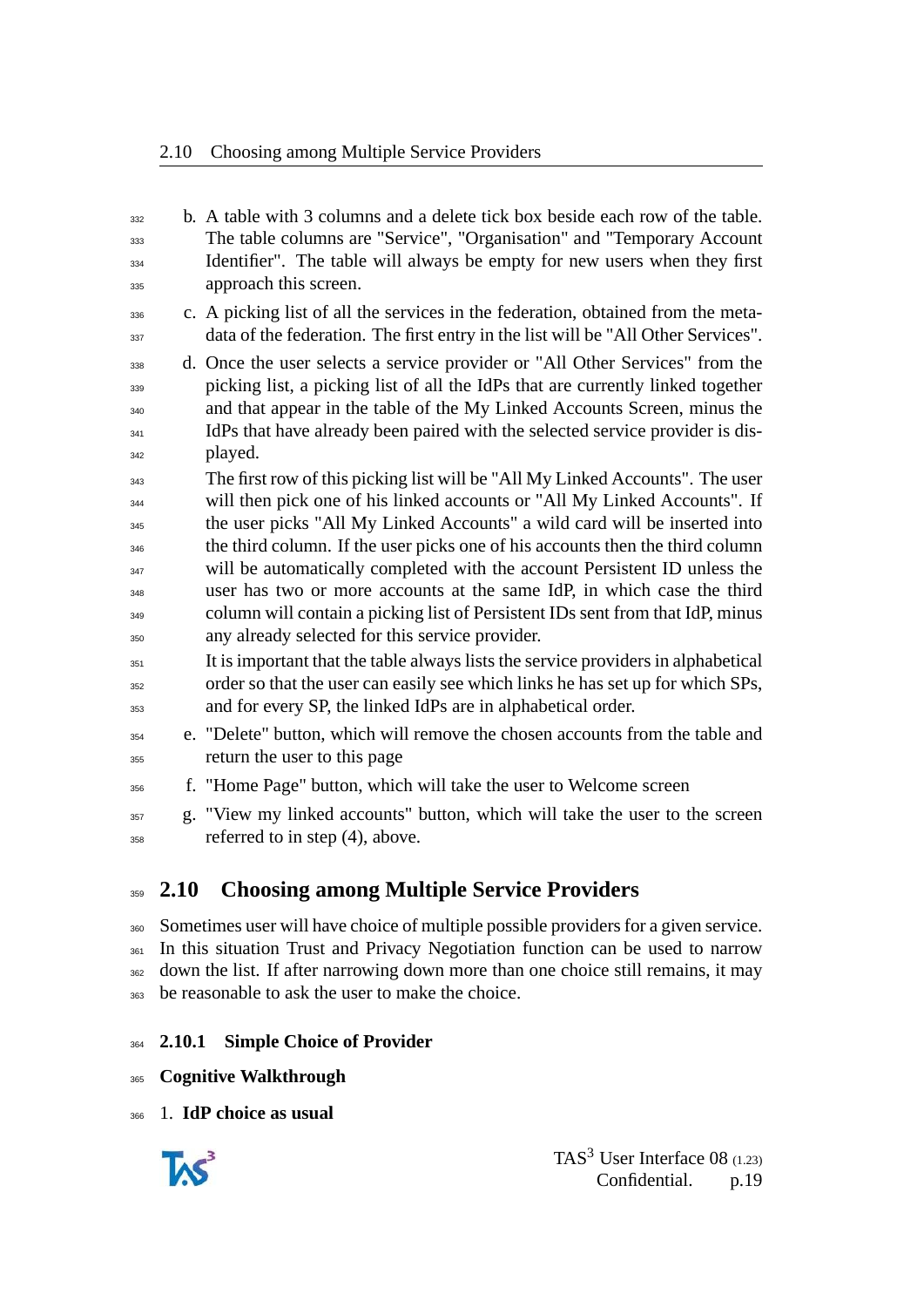

Figure 11: Story board: Choice of Service Provider.

- <sup>367</sup> 2. **Authentication as usual**
- <sup>368</sup> 3. **User triggers action, as usual**
- <sup>369</sup> 4. **Choose Service Provider**
- 370 **Motivation** The decision point will be imposed to the user through modal

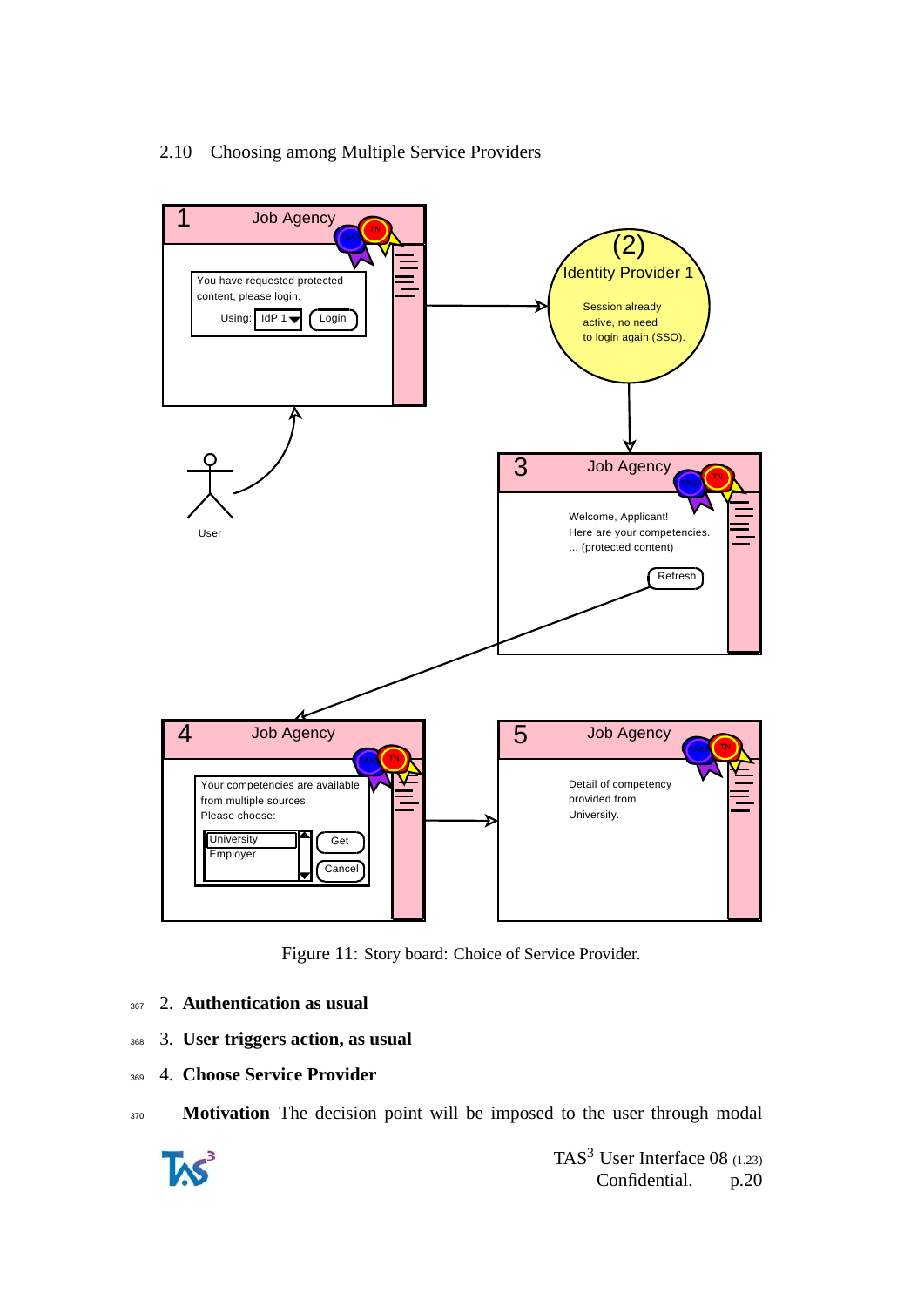<span id="page-20-0"></span>

| 371        | user interaction. User will be motivated to make the choice as he may                                                                                            |
|------------|------------------------------------------------------------------------------------------------------------------------------------------------------------------|
| 372        | guard different information, e.g. different personae, at different Attribute                                                                                     |
| 373        | Authorities.                                                                                                                                                     |
| 374        | Available and understandable User's choice should only be solicited if there                                                                                     |
| 375<br>376 | is genuine choice. System should implement automatic discovery and<br>detection as much as possible.                                                             |
| 377        | The choices should be formulated in human language, with translations                                                                                            |
| 378        | as appropriate.                                                                                                                                                  |
| 379<br>380 | <b>Feedback</b> Once User makes his choice, he will land on the requestor's page.<br>This in itself may be sufficient feedback, but indicating on the page where |
| 381        | the information came from is recommended.                                                                                                                        |
| 382        | <b>Trust and Privacy Negotiation Assisted by User Interaction</b><br>2.10.2                                                                                      |
|            |                                                                                                                                                                  |
| 383        | <b>Cognitive Walkthrough</b>                                                                                                                                     |
| 384        | 1. IdP choice as usual                                                                                                                                           |
| 385        | 2. Authentication as usual                                                                                                                                       |
| 386        | 3. User triggers action, as usual                                                                                                                                |
| 387        | 4. Negotiate appropriate supplier for service or information                                                                                                     |
| 388        | <b>Motivation</b> User will be forced to the decision point by modal user interface                                                                              |
| 389        | flow. User will be motivated to make a choice either because he has                                                                                              |
| 390        | no prior relationship with proposed SPs and he needs to rely on trust                                                                                            |
| 391        | preceptions, or because user wants to be in control and avoid machine                                                                                            |
| 392        | deciding for him.                                                                                                                                                |
| 393        | Available and understandable Presenting complex trust based decision is                                                                                          |
| 394        | not easy. This topic will be further researched during TAS <sup>3</sup> project.                                                                                 |
| 395        | <b>Feedback</b> Once User makes his choice, he will land on the requestor's page.                                                                                |
| 396        | This in itself may be sufficient feedback, but indicating on the page where                                                                                      |
| 397        | the information came from is recommended.                                                                                                                        |
|            |                                                                                                                                                                  |

 Further Use Cases depicting complex Trust and Privacy Negotiations will be elaborated in other project deliverables.

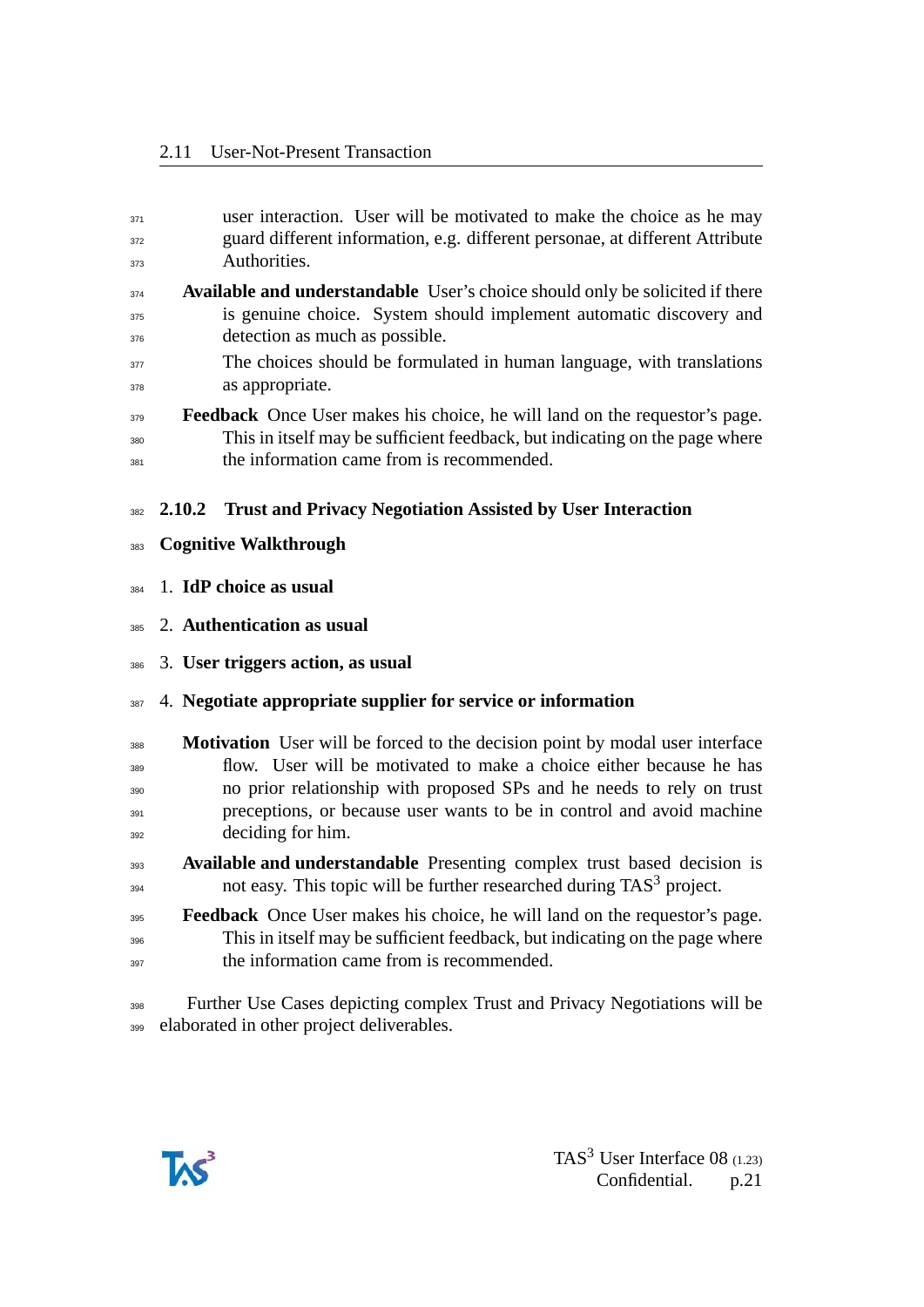

Figure 12: Story board: Trust and Privacy Negotiation with User Interaction.

## <span id="page-21-0"></span><sup>400</sup> **2.11 User-Not-Present Transaction**

<sup>401</sup> User-not-present scenario can be driven in three ways:

<sup>402</sup> 1. User has been present in some earlier time and authorized, indirectly, the trans-<sup>403</sup> action. Audit trail MUST show this authorization.

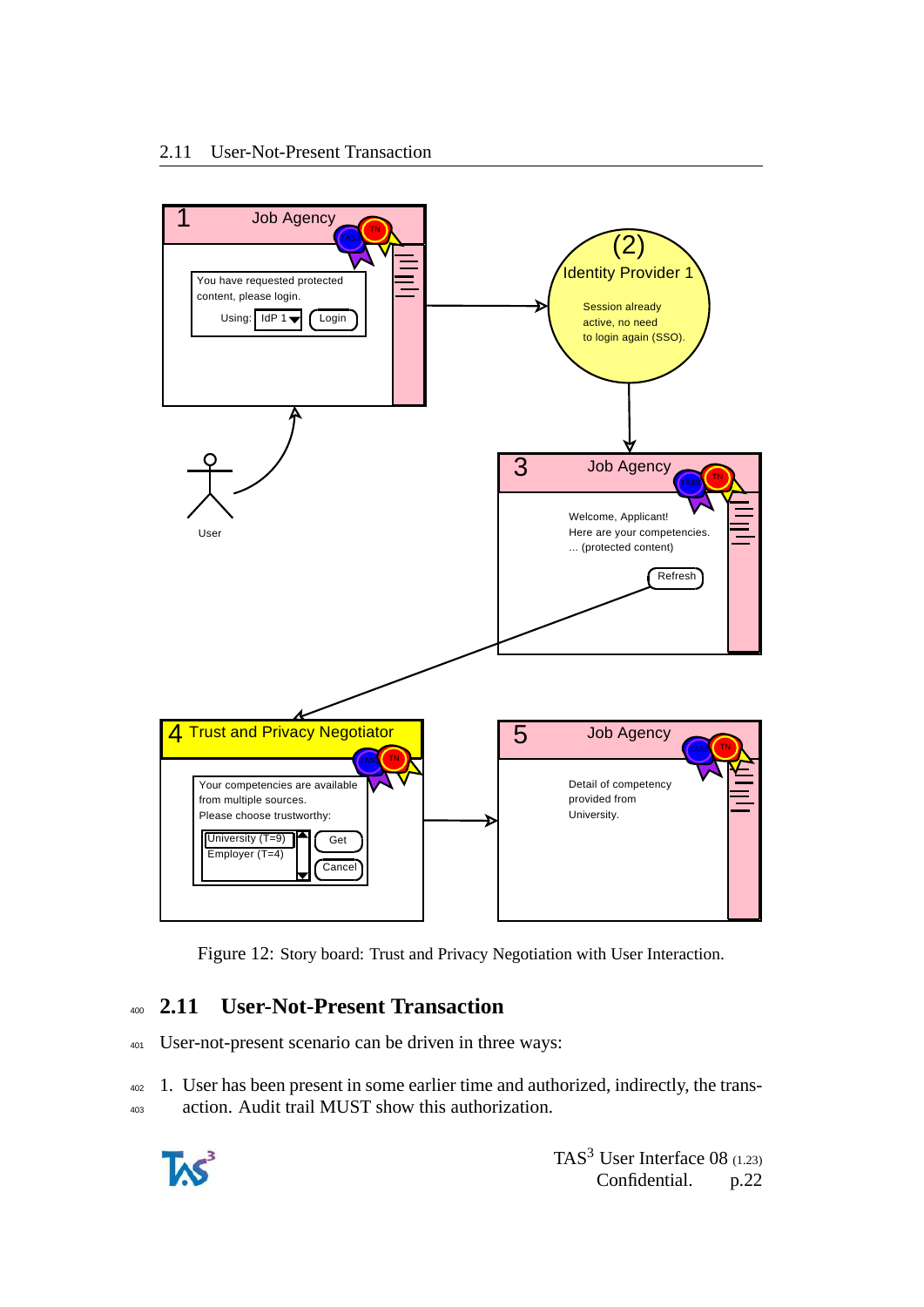2. There is an over-arching legal or legitimate business requirement. Existence of such requirement MUST be demonstratable from the audit trail.

 3. "Break the glass" scenarios. Again audit trail MUST capture legitimate reason why the scenario was invoked and the audit trail should be especially detailed about the actions performed under the break the glass authority.

 Actual triggering of the event will depend on a business process. To gain acute authorization to execute the operation, the business process will have to declare its intent and show evidence why it should be authorized (see (1) and (2), above). <sup>412</sup> Then, the operation MUST be thoroughly recorded in the audit trail.

 User's only contact point with User-Not-Present transaction is to audit it after the fact using the Dashboard.

## <span id="page-22-0"></span>**2.12 User Present Delegation**

See Fig[-13.](#page-23-1)

<sup>417</sup> • Problem of choosing to whom to delegate, buddy list visualization

 - How to obtain human readable names without violating privacy of the buddies?

 Delegation of permissions to access repositories is addressed more fully in [\[TAS3D42Repo\]](#page-25-2).

## <span id="page-22-1"></span>**2.13 User-Not-Present Delegation**

 This will cover situations such as administrative or judicial decisions that result in 424 delegation without the User necessarily wanting the delegation to happen.

<sup>425</sup> We will explore these use cases in more detail in a future deliverable (M30 D2.1).

## <span id="page-22-2"></span>**2.14 Other Use Case Work**

 [\[TAS3D42Repo\]](#page-25-2) has an extensive section on use cases, which should be viewed as a complement or extension of what is presented here.

 [**?**] has some usage scenarios, especially relating to the pilots, although they 431 are not refined into use cases.

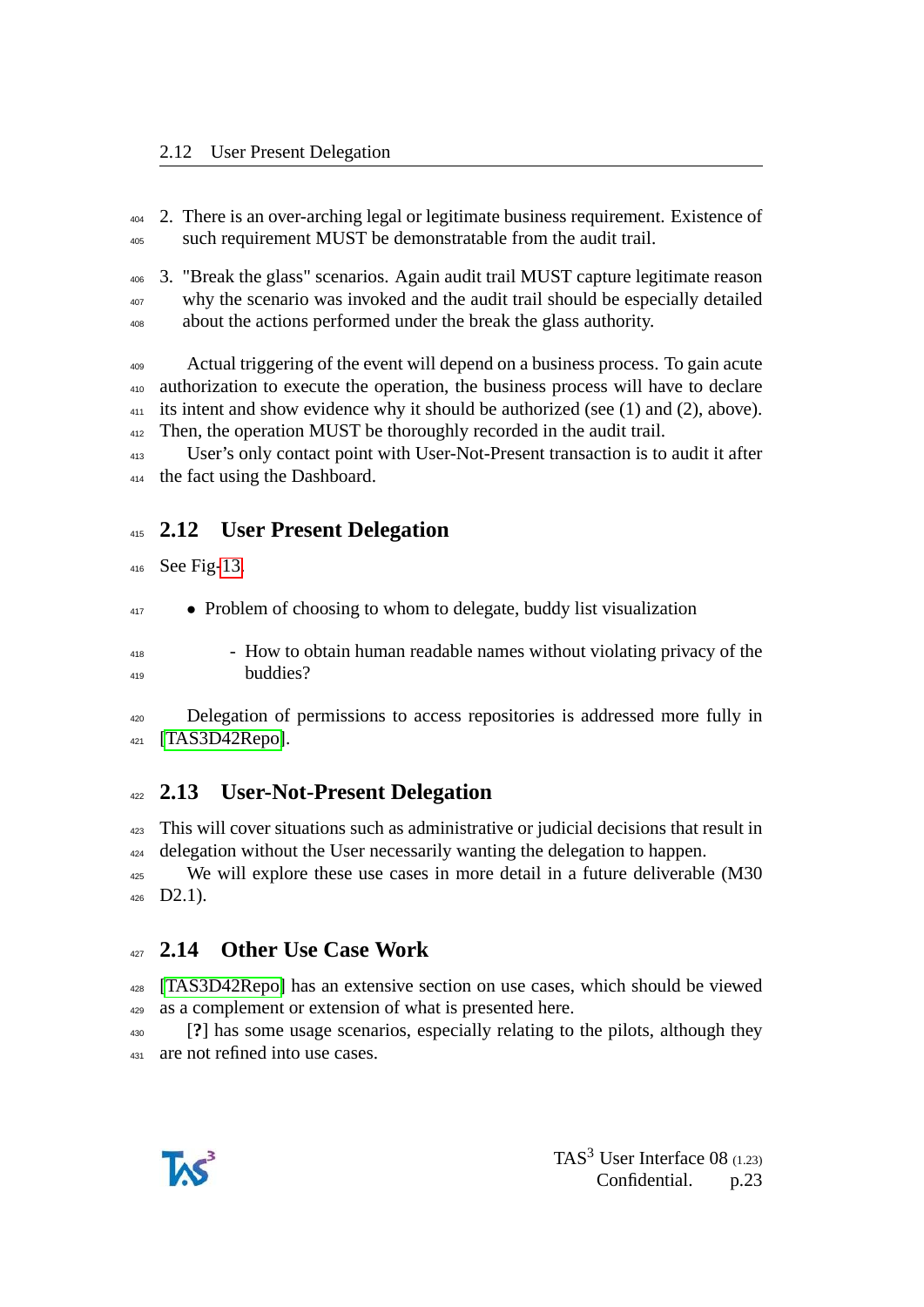

<span id="page-23-1"></span>Figure 13: Story board: Alice invites Bob to view her ePortfolio.

### <span id="page-23-0"></span><sup>432</sup> **2.15 Future Use Case Work**

<sup>433</sup> Some other User Cases we may elaborate on, or that will be elaborated in other  $434$  TAS<sup>3</sup> deliverables, include:

<sup>435</sup> • Full elaboration of the Trust and Privacy Negotiation Use Case(s)

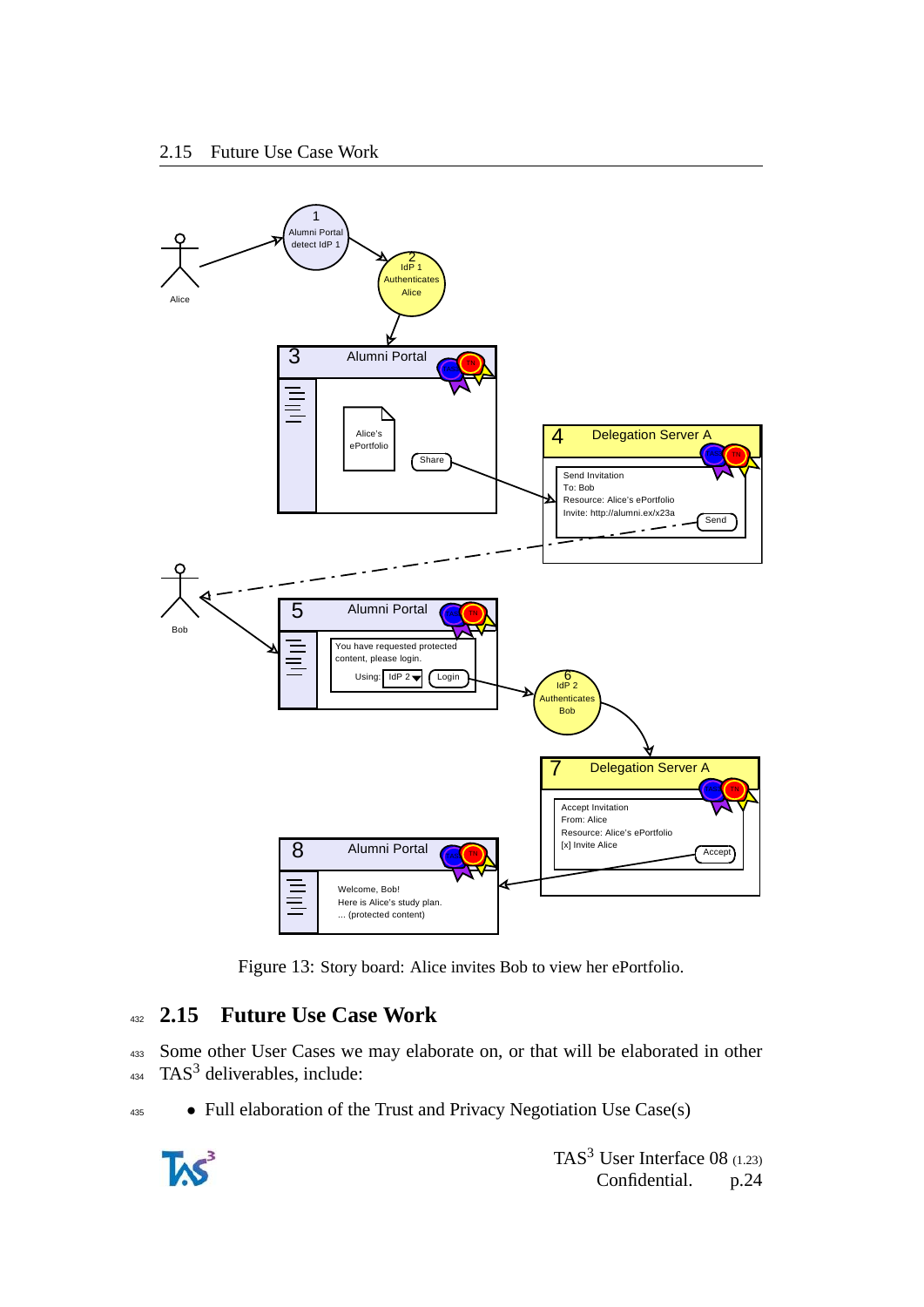#### REFERENCES

| 436                      | • SP BPel4People UI                                                                                                                                                                                                                               |
|--------------------------|---------------------------------------------------------------------------------------------------------------------------------------------------------------------------------------------------------------------------------------------------|
| 437                      | • Trust Guarantor UI                                                                                                                                                                                                                              |
| 438                      | • SP registration process UI                                                                                                                                                                                                                      |
| 439                      | • Bulletin board UI's                                                                                                                                                                                                                             |
| 440                      | • Statistical services from anonymised data UI                                                                                                                                                                                                    |
| 441<br>442               | • Situation where additional data request deep in the recursive Web Services<br>or business process requires Step-Up authentication                                                                                                               |
| 443<br>444               | • Processes that may take long time and have start stop states taking longer<br>than a web service call can be reasonably expected to take.                                                                                                       |
| 445<br>446<br>447<br>448 | BPEL engine can monitor this: any timeout is service failure and recorded<br>as such. All service providers must agree to terms $SLA$ on sign up to $TAS3$<br>network and a key element of this will be service reliability and perfor-<br>mance. |
| 449<br>450               | - Human steps in process flow can be slow (e.g. process can be waiting<br>sometimes for days / weeks)                                                                                                                                             |
| 451                      | • Use case: User wants to audit and complain                                                                                                                                                                                                      |
| 452<br>453               | - like on ebay give negative feedback and influence reputation of Service<br>Provider                                                                                                                                                             |
| 454                      | - Complaining to wrong entity                                                                                                                                                                                                                     |
| 455                      | - Misidentifying probable cause                                                                                                                                                                                                                   |
| 456                      | - Ability trace all the way to the legal evidence                                                                                                                                                                                                 |
| 457                      | • 3rd party wants to audit or demonstrate that something happened,                                                                                                                                                                                |
| 458                      | - nonrepudiation                                                                                                                                                                                                                                  |
| 459                      | - articulation to proof in law suits                                                                                                                                                                                                              |
| 460                      | • Registering a new service to the trust network                                                                                                                                                                                                  |

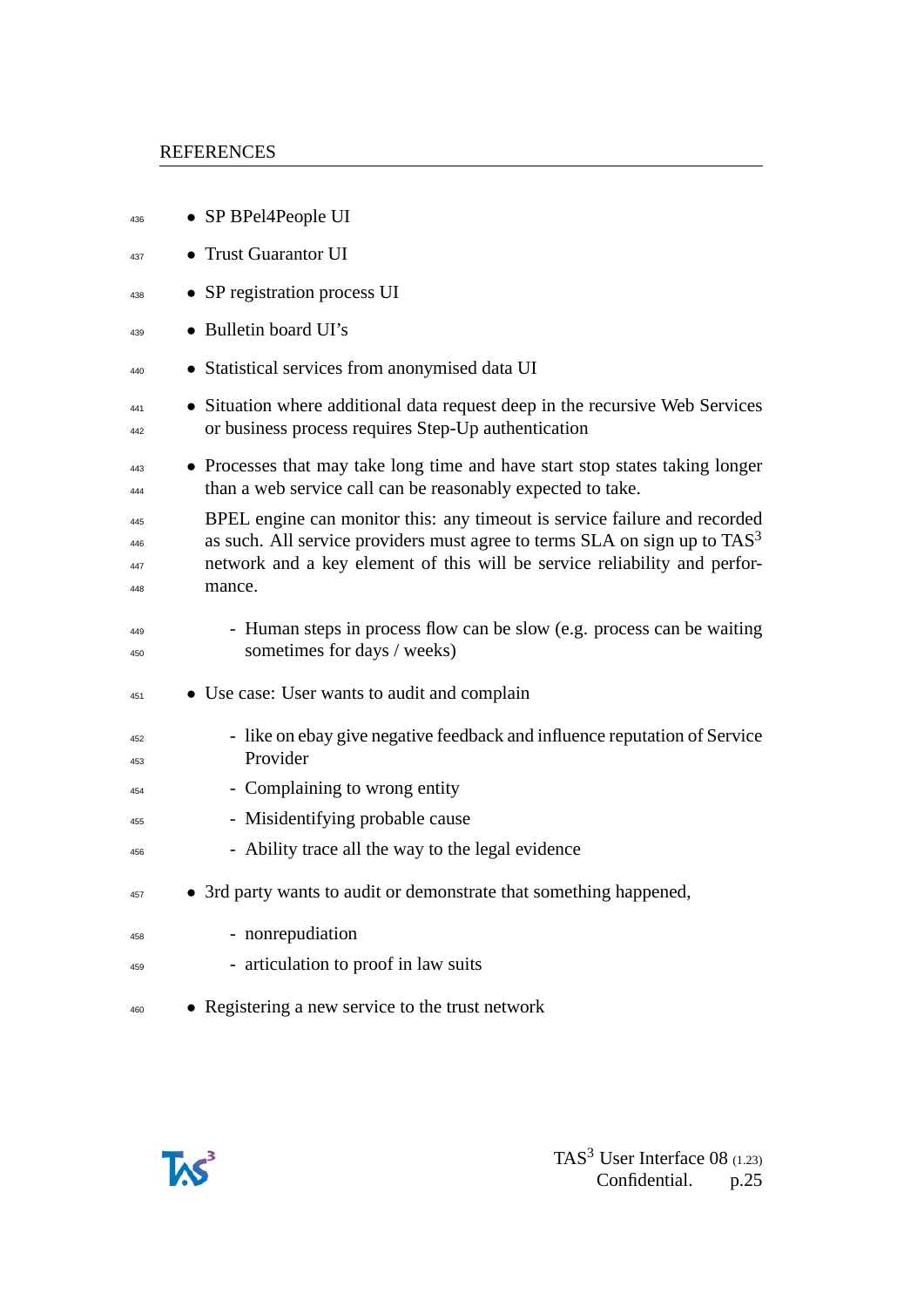## **References**

<span id="page-25-2"></span><span id="page-25-1"></span><span id="page-25-0"></span> [FMC03] Frank Keller, Siegfried Wendt: "FMC: An Approach Towards Architecture-Centric System Development", Hasso Plattner In- stitute for Software Systems Engineering, 2003. [FMCWeb] "Fundamental Modeling Concepts" http://fmc-modeling.org/ [UML2] http://www.sparxsystems.com.au/resources/uml2\_tutorial/ [Wharton94] C. Wharton et al. "The cognitive walkthrough method: a prac- titioner's guide" in J. Nielsen & R. Mack "Usability Inspection Methods" pp. 105-140, Wiley, 1994. [CogWalkthruWeb] http://www.cc.gatech.edu/classes/cs3302/documents/cog.walk.html [TAS3BIZ] Sampo Kellomäki (EIfEL), ed.: "TAS3 Business Model", TAS3 Consortium, 2009. Document: tas3-biz-model-2009-v05.pdf [RFC2119] S. Bradner, ed.: "Key words for use in RFCs to Indicate Require- ment Levels", Harvard University, 1997. [TAS3D42Repo] David Chadwick, ed.: "Specification of information containers and authentic repositories", TAS3 Deliverable 4.2, 2009. 477 [TAS3D14Req] TAS3 Deliverable 1.4, 2009. **Revision History 08** 4.4.2009 Sampo • NOT PUB • Incorporated comments from David and Luk **07** 3.4.2009 Sampo • First draft out of blue **Document ID** tas3-user-inteface-v08.pdf **Repository path** repo.tas3.eu:/var/lib/tas3repo/arch/tas3-user-interface.pd (1.23)